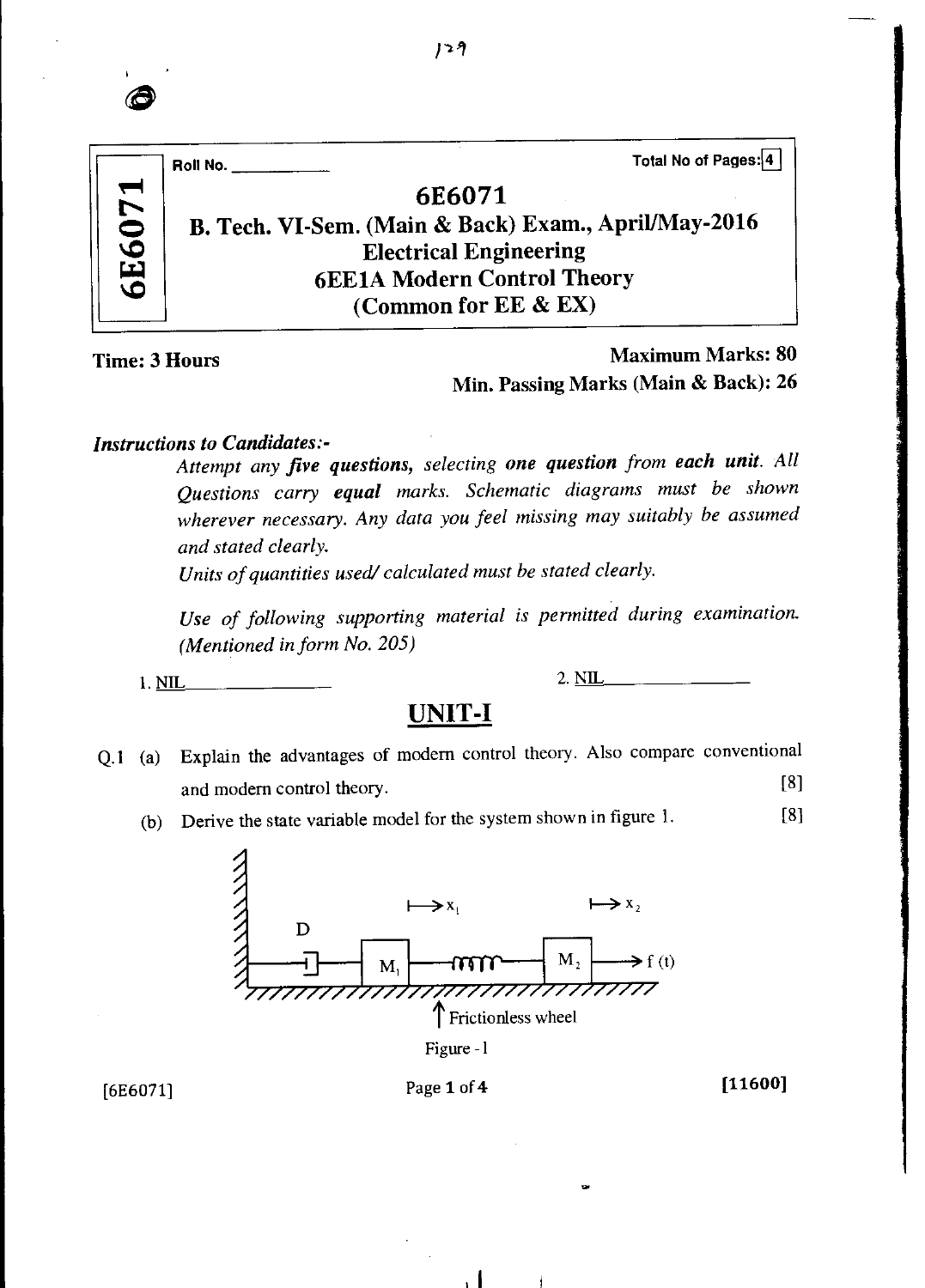### **OR**

|  |  |  | $Q.1$ (a) (i) Define domain and range of a function with a suitable example. | $[4]$ |
|--|--|--|------------------------------------------------------------------------------|-------|
|--|--|--|------------------------------------------------------------------------------|-------|

(ii) For the function 
$$
y = \frac{4}{5-x}
$$
; [4]

nessiano.

Find domain and range.

(b) Write the state equation for the circuit shown in figure 2. [8]



Figure 2

### UNIT-II

Q.2 (a) Express the following transfer function (T.F.) in state model. [8]

$$
\frac{y(s)}{u(s)} = \frac{1}{s^3 + 6s^2 + 11s + 6}
$$

(b) Construct a state model for a system characterized by the differential equation: [8]

 $\ddot{y} + 6\ddot{y} + 11\dot{y} + 6y = u$ 

### **OR**

Q.2 (a) Construct the state model in Jordan's canonical form for a system whose transfer function (T.F.) is given by function:  $[8]$ 

$$
\frac{y(s)}{u(s)} = \frac{10}{(s+1)^2(s+2)}
$$

 $[6E6071]$  Page 2 of 4 [11600]

$$
130\,
$$



 $\sim$  1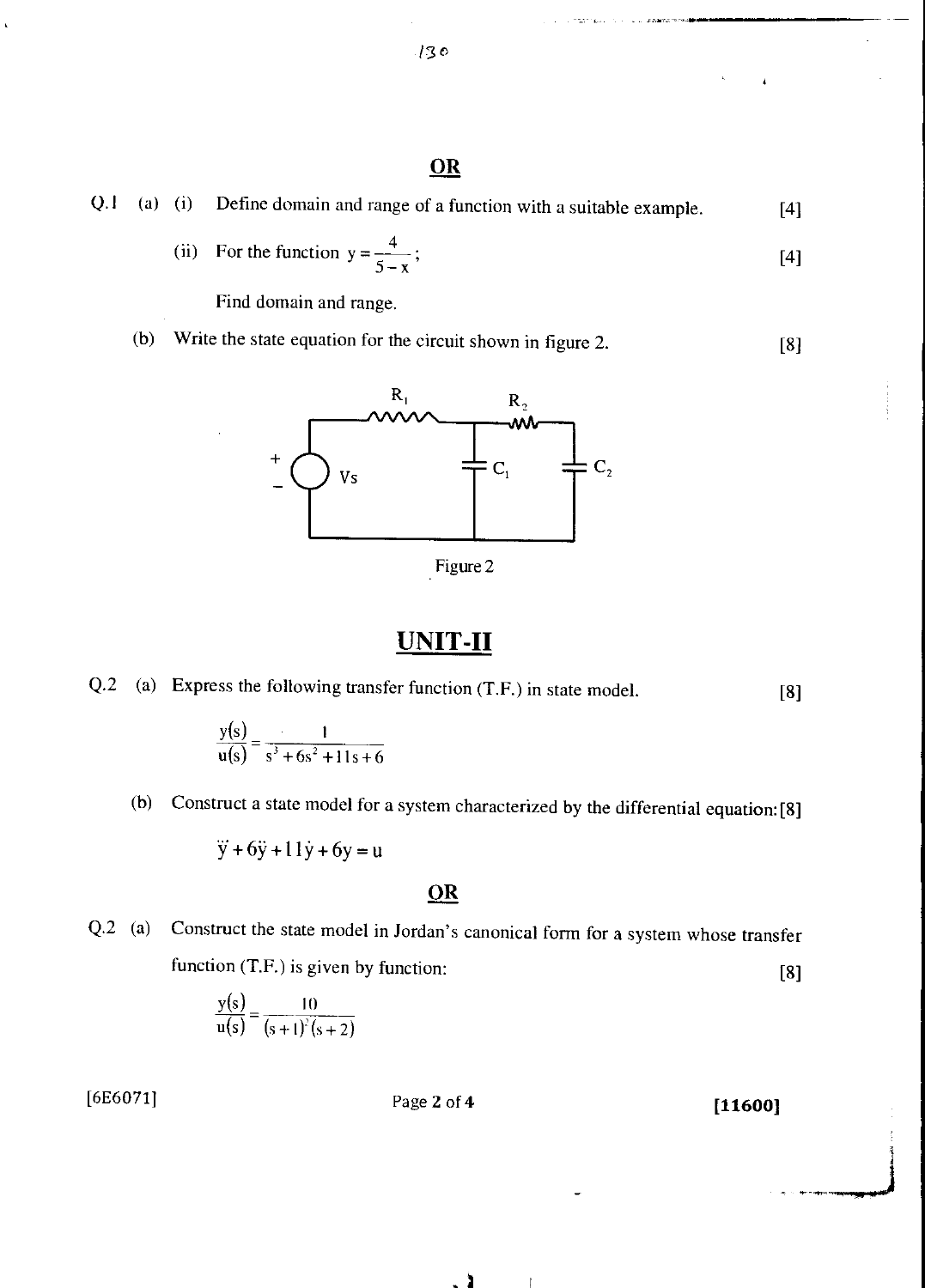(b) Consider a stare model given below: [8]

$$
A = \begin{bmatrix} 0 & 1 & 0 \\ 0 & 0 & 1 \\ 0 & -3 & -4 \end{bmatrix}; \quad b = \begin{bmatrix} 0 \\ 0 \\ 1 \end{bmatrix};
$$

 $C = [40 \ 10 \ 0]; \ d = 0$ 

Find the transfer function (T.F.)

# **UNIT-III**

|  | $Q.3$ (a) (i) Define Eigen value and Eigen vectors. | [4] |
|--|-----------------------------------------------------|-----|
|  | (ii) Explain Cayley – Hamilton theorems.            | [4] |
|  |                                                     |     |

- (b) Find the Eigen values and Eigen vectors of the matrix. [8]
	- —2 1 1 —11 4 5 —1 1 0\_

#### OR

Q.3 (a) The state equation of a system are given below. Define if the system is completely controllable and observable. [8]

| $\dot{x} = \begin{bmatrix} -6 & 2 & -4 \\ -18 & 3 & -8 \\ -6 & 1 & -3 \end{bmatrix} x + \begin{bmatrix} 1 \\ 3 \\ 1 \end{bmatrix} u$ |  |  |  |
|--------------------------------------------------------------------------------------------------------------------------------------|--|--|--|
| $y = \begin{bmatrix} 1 & -1 & 2 \end{bmatrix}$ x                                                                                     |  |  |  |

(b) Determine the state feedback gain using Ackermann's formula matrix K for the plant given by — [8]

$$
\dot{\mathbf{x}} = \mathbf{A}\mathbf{x} + \mathbf{B}\mathbf{x} = \begin{bmatrix} 0 & 1 \\ 0 & 0 \end{bmatrix} + \begin{bmatrix} 0 \\ 1 \end{bmatrix} \mathbf{x}
$$

[6E6071] Page 3 of **4 [11600]**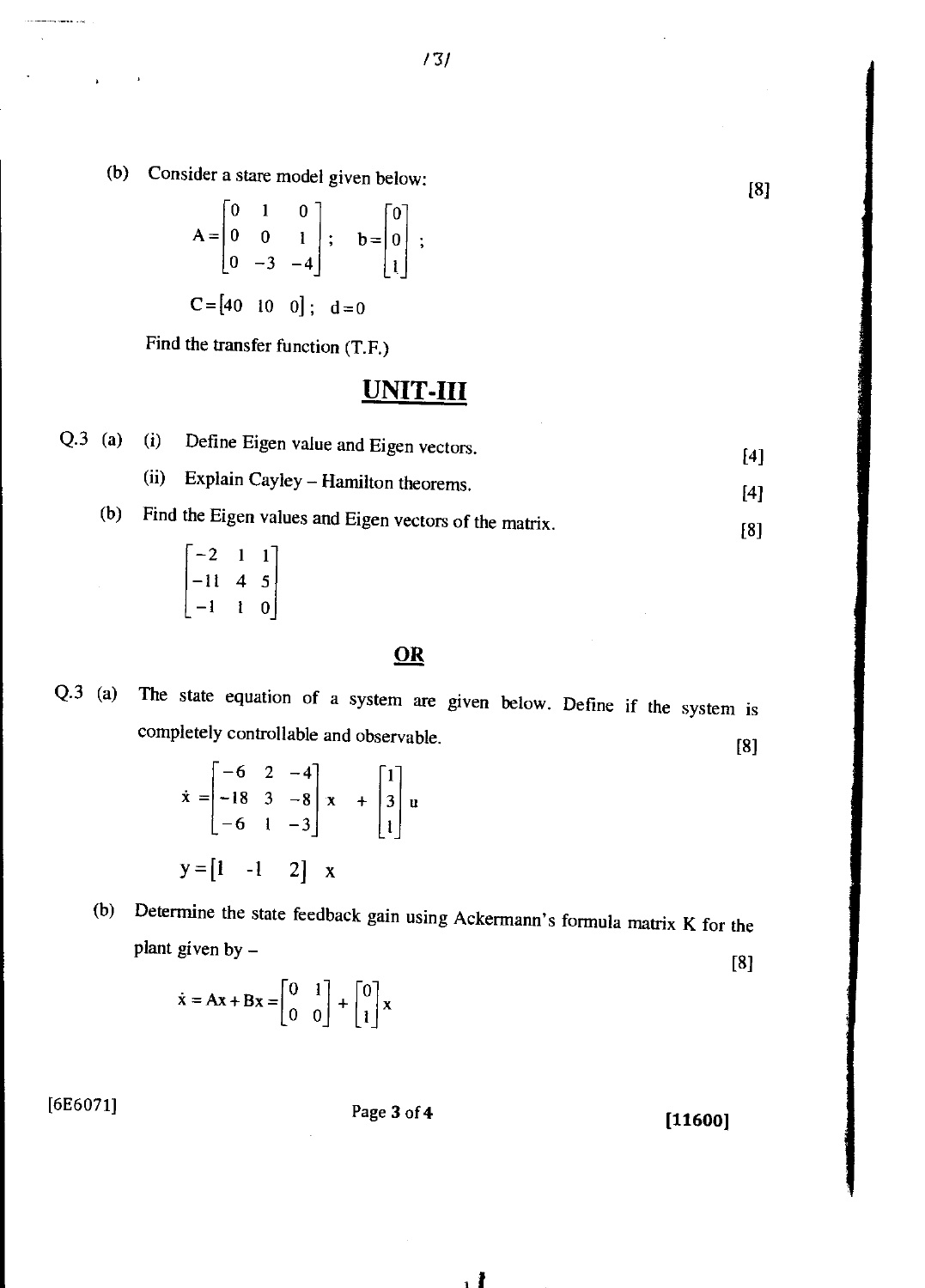# **UNIT-IV**

| Q.4 | (a)               | Find the Z – transform of $f(k) = K + \sin 2K$ ; $K \ge 0$ .               | [8] |
|-----|-------------------|----------------------------------------------------------------------------|-----|
|     | (b)               | Define and prove Initial and find value theorems.                          | [8] |
|     |                   | <u>OR</u>                                                                  |     |
| Q.4 | (a)               | Find the $Z$ – transform of following function:                            | [8] |
|     |                   | f (n) = $\frac{a^{n}}{(n)!}$                                               |     |
|     | (b)               | Explain signal reconstruction with a suitable example.                     | [8] |
|     |                   | UNIT-V                                                                     |     |
| Q.5 | (a)               | Write a note on digital PID controller.                                    | [8] |
|     | (b)               | Explain Jury's stability criterion.                                        | [8] |
|     |                   | $\underline{\mathbf{OR}}$                                                  |     |
| Q.5 | $\left( a\right)$ | Explain a model reference adaptive system with first order control system. | [8] |
|     | (b)               | State and Explain Bilinear transformation.                                 | [8] |
|     |                   |                                                                            |     |
|     |                   |                                                                            |     |

 $[6E6071]$  . Page 4 of 4 [11600]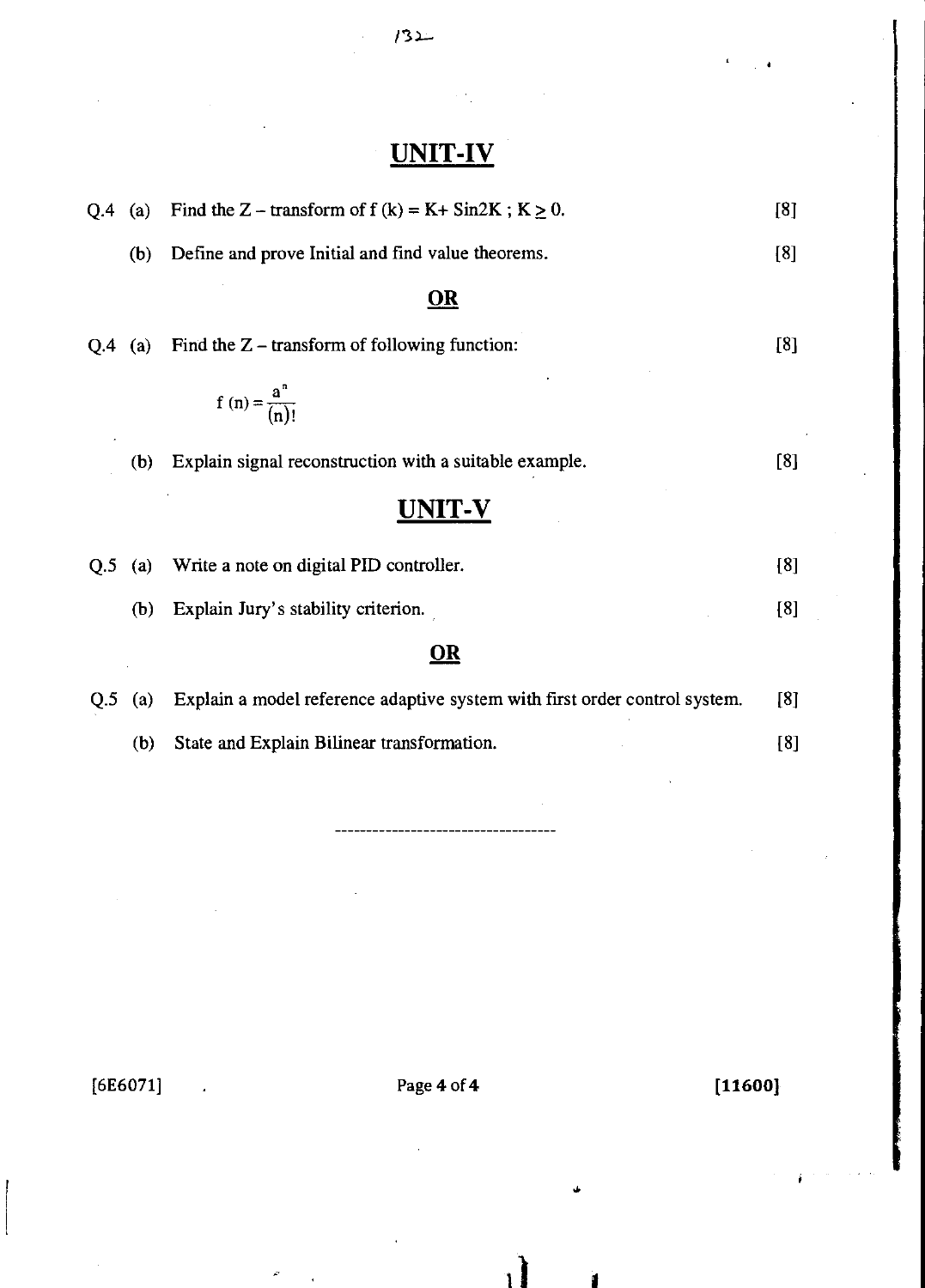|           | Total No of Pages: 3<br>Roll No.                                                    |
|-----------|-------------------------------------------------------------------------------------|
| 6072      | 6E6072                                                                              |
|           | B. Tech. VI-Sem. (Main/Back) Exam., April/May-2016<br><b>Electrical Engineering</b> |
| <b>GE</b> | <b>6EE2A High Voltage Engineering</b>                                               |
|           |                                                                                     |

L.

*Maximum* **Marks: 80 Min. Passing Marks (Main & Back): 26** 

#### *Instructions to Candidates:-*

*Attempt any five questions, selecting one question from each unit. All Questions carry equal marks. Schematic diagrams must be shown wherever necessary. Any data you feel missing may suitably be assumed and stated clearly.* 

*Units of quantities used/ calculated must be stated clearly.* 

*Use of following supporting material is permitted during examination. (Mentioned in form No. 205)* 

**1. NIL 2. NIL** 

### **UNIT-I**

- Q.1 (a) Classify and explain breakdown mechanism in commercial liquid dielectric. [8]
	- (b) What is treeing & tracking? Explain these two phenomenon in solid dielectrics.[8]

#### **OR**

- Q.1 (a) What is electronegative gas? Discuss criteria for its breakdown. Why its breakdown strength is higher than other gas? [8]
	- (b) Define Townsend's first & second ionization co-efficient. Explain Townsend discharge. [8]

 $[6E6072]$  Page 1 of 3 [10100]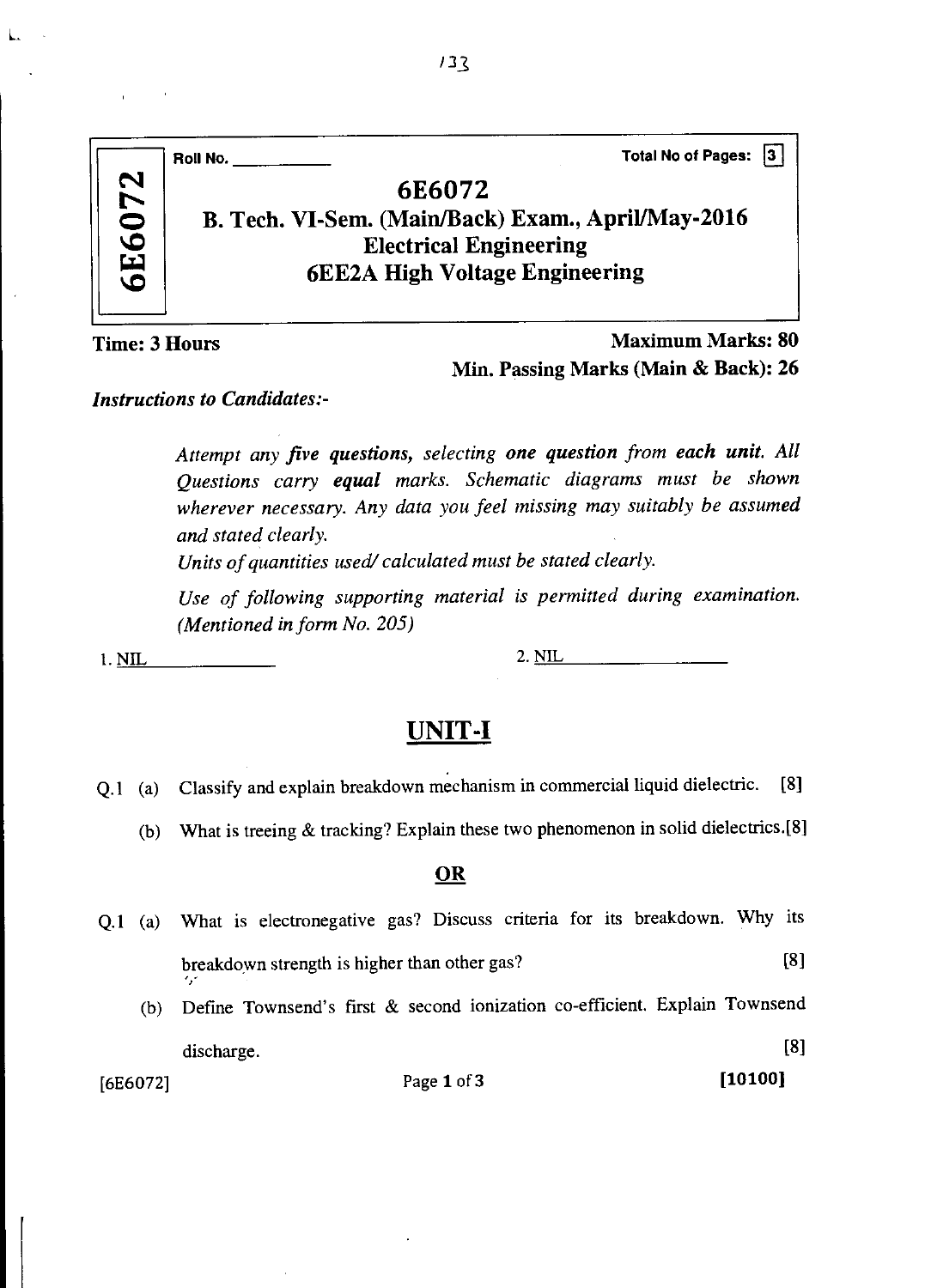### **UNIT-II**

- Q.2 (a) What are the components of a multistage impulse generator? Draw & explain Marx circuit and modified Marx circuit of multi stage impulse generator. Discuss the difference between Marx and modified Marx circuit [10]
	- (b) What is cascaded transformer and explain its working with a diagram. [6]

#### **OR**

- Q.2 (a) Explain how a sphere gap can be used to measure the peak value of voltages. What are the parameters & factors that influence such voltages measurements?[8]
	- (b) Explain Vande Graaf generator with schematic diagram. [8]

### **UNIT-III**

| Q.3 (a) Explain the partial discharge phenomenon and draw equivalent circuit for partial |  |
|------------------------------------------------------------------------------------------|--|
| discharge phenomenon.                                                                    |  |
| Cive the comparison of wide hand and normy hand partial discharge detection              |  |

(b) Give the comparison of wide band and narrow hand partial discharge detection circuits. [8]

#### **OR**

Q.3 Explain the high voltage Schering bridge with a neat diagram for the measurement of capacitance. Discuss the applications of high voltage Schering bridge. [16]

### **UNIT-IV**

|     | OR                                                                     |     |
|-----|------------------------------------------------------------------------|-----|
| (b) | Discuss the causes of over voltages in details.                        | [8] |
|     | Q.4 (a) Describe the mechanism of lightning stroke with neat sketches. | [8] |

# Q.4 (a) Explain the wave equation for a transmission line. [8] (b) Explain the factors which are considered in designing of a line based on lightning. [8]

[6E6072] Page 2 of 3 [10100]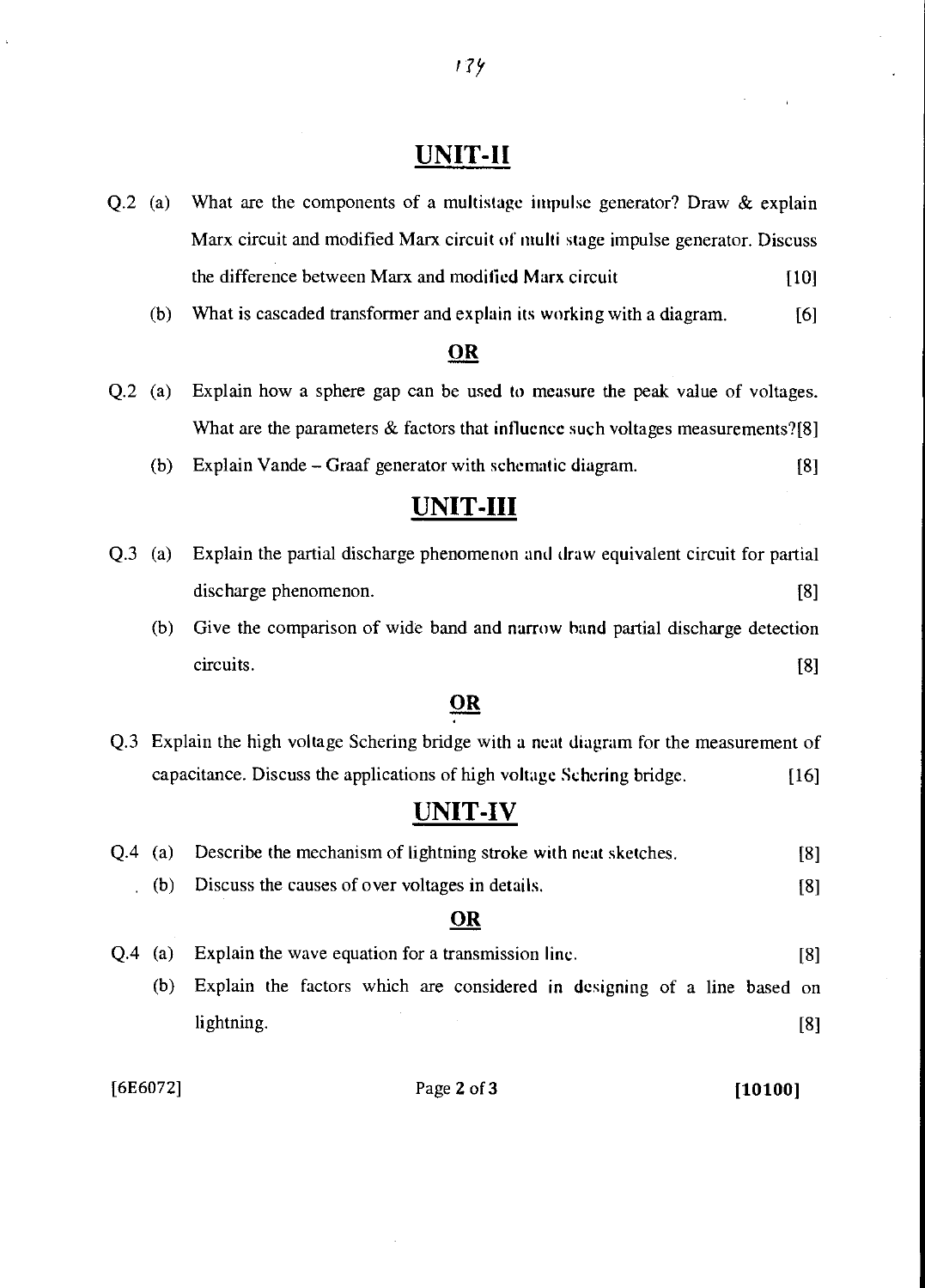### UNIT-V

- Q.5 (a) What is the need to use ground wire? State how they are achieved in practice. [8] (b) Write a short note on coordination of Insulation levels. [8] **OR**
- Q.5 Classify the lightning arresters and explain each type of lightning arresters with their advantages and limitations. [16]

----------\*\*\*--------------\*\*\*----

 $\sim$   $\alpha$ 

 $\mathcal{O}(\mathcal{O}_\mathcal{O})$  . The set of  $\mathcal{O}_\mathcal{O}$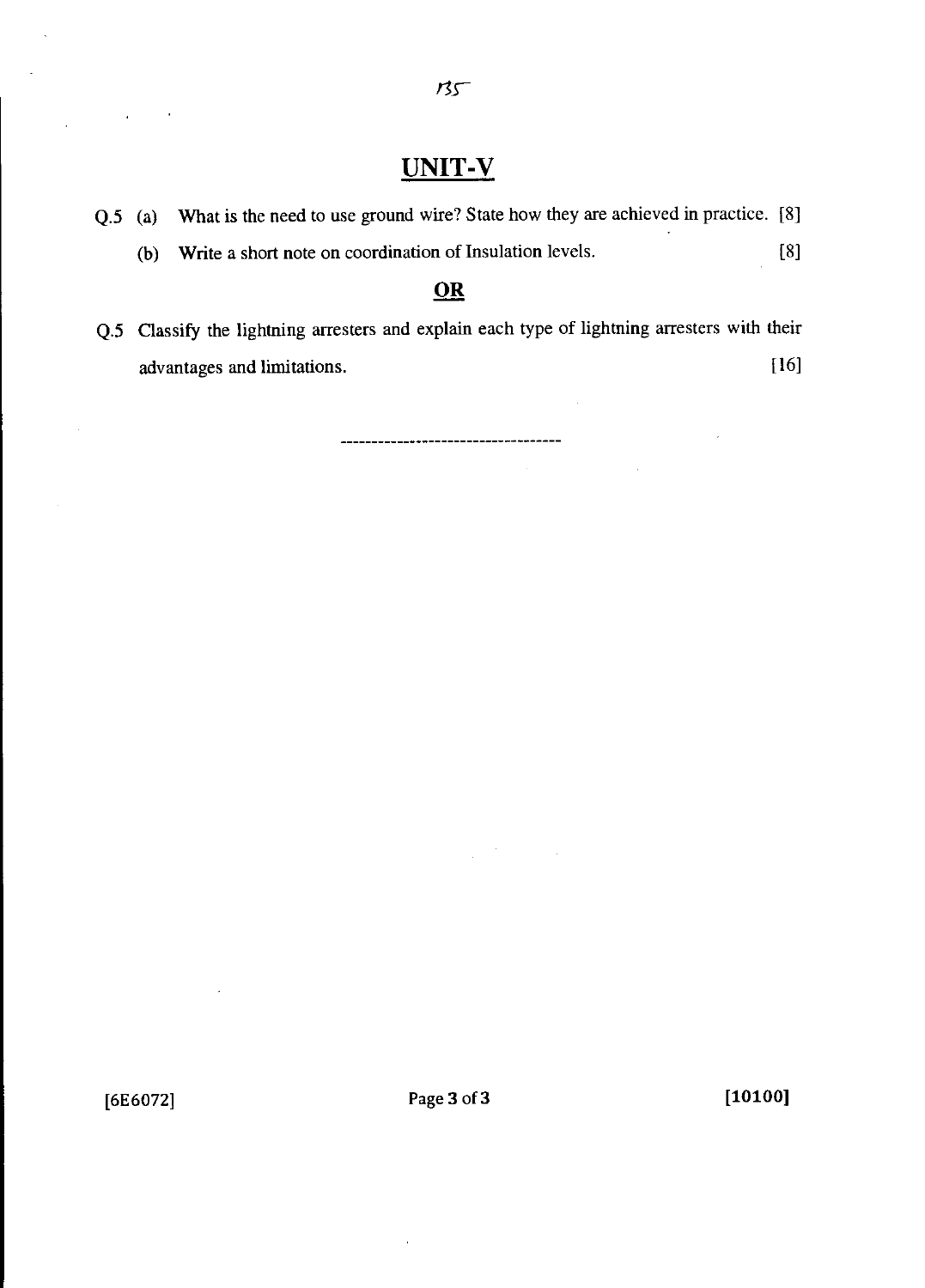|          | <b>Total No of Pages:</b><br>13<br>Roll No.        |  |
|----------|----------------------------------------------------|--|
| 073      | 6E6073                                             |  |
|          | B. Tech. VI-Sem. (Main/Back) Exam., April/May-2016 |  |
| 9<br>يتا | <b>Electrical &amp; Electronics Engineering</b>    |  |
| vo       | <b>6EX3A Switch Gear &amp; Protection</b>          |  |
|          | <b>Common with EE, EX</b>                          |  |

### Maximum Marks: 80 Min. Passing Marks (Main & Back): 26

#### *Instructions to Candidates:-*

*Attempt any five questions, selecting one question from each unit. All Questions carry equal marks. Schematic diagrams must be shown wherever necessary. Any data you feel missing may suitably be assumed and stated clearly.* 

*Units of quantities used/ calculated must be stated clearly.* 

*Use of following supporting material is permitted during examination. (Mentioned in form No. 205)* 

 $\hat{\alpha}$  .

1. NIL 2. NIL

### **UNIT-I**

|     | Q.1 (a) What is a 'static relay'? What are the merits & demerits of static relay? Also |     |
|-----|----------------------------------------------------------------------------------------|-----|
|     | enumerate different static relays.                                                     | [8] |
| (b) | Comment on the duality between phase and amplitude comparator.                         | Г81 |

#### **OR**

| Q.1 (a) Explain the working principal of static directional over current relays. | [8] |
|----------------------------------------------------------------------------------|-----|
|----------------------------------------------------------------------------------|-----|

(b) Distinguish between definite time & inverse definite time static relays. [8]

[6E6073] Page 1 of 3 [10700]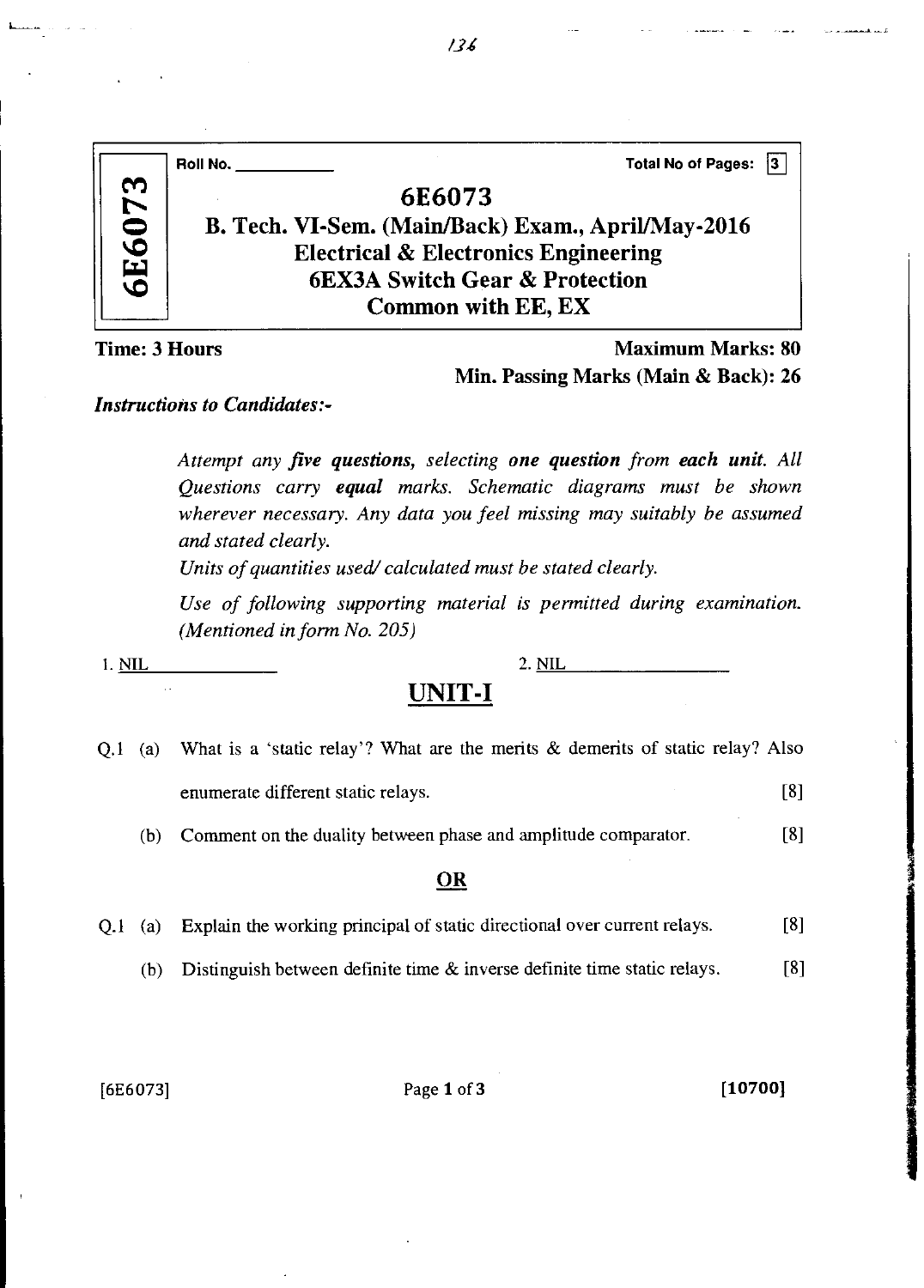$137$ 

# UNIT-II

|     | Briefly describe static differential relay schemes for single phase system.<br>[8]                                     |
|-----|------------------------------------------------------------------------------------------------------------------------|
| (b) | Sketch the circuit diagram & working of differential protection of generator                                           |
|     | (delta connected).<br>[8]                                                                                              |
|     | OR                                                                                                                     |
|     | Q.2 Discuss the application of the following distance relays with the help of their<br>characteristics on $R - X$ dig. |
| (a) | Impedance relay<br>[8]                                                                                                 |
| (b) | Mho relay<br>[8]                                                                                                       |
|     | <b>UNIT-III</b>                                                                                                        |
| (a) | Describe basic apparatus & scheme of power line carrier system.<br>[8]                                                 |
| (b) | Explain effect of power swings on the performance of distance protection.<br>[8]                                       |
|     | <u>OR</u>                                                                                                              |
| (a) | Explain the quadrilateral & elliptical relays.<br>[8]                                                                  |
| (b) | What do you understand by out of step tripping? Discuss the operating principle                                        |
|     | of an out of step tripling relay.<br>[8]                                                                               |
|     | <b>UNIT-IV</b>                                                                                                         |
| (a) | In a 132 kV, 3 $\varphi$ , 50hz power system, the line to ground capacitance is 0.02 $\mu$ F                           |
|     | and the inductance is 4 H                                                                                              |
|     | Calculate the following -                                                                                              |
|     | (i)<br>Voltage appearing across the breaker pole when a magnetizing current of                                         |
|     | 5A (Inst. Value) is interrupted.<br>[4]                                                                                |
|     | (a)                                                                                                                    |

- (ii) Resistance to be connected across the contacts to eliminate the restriking voltage. [4]
- (b) Explain the working phenomena of oil circuit breakers with its various types. [8]

[6E6073] Page **2** of **3 [10700]**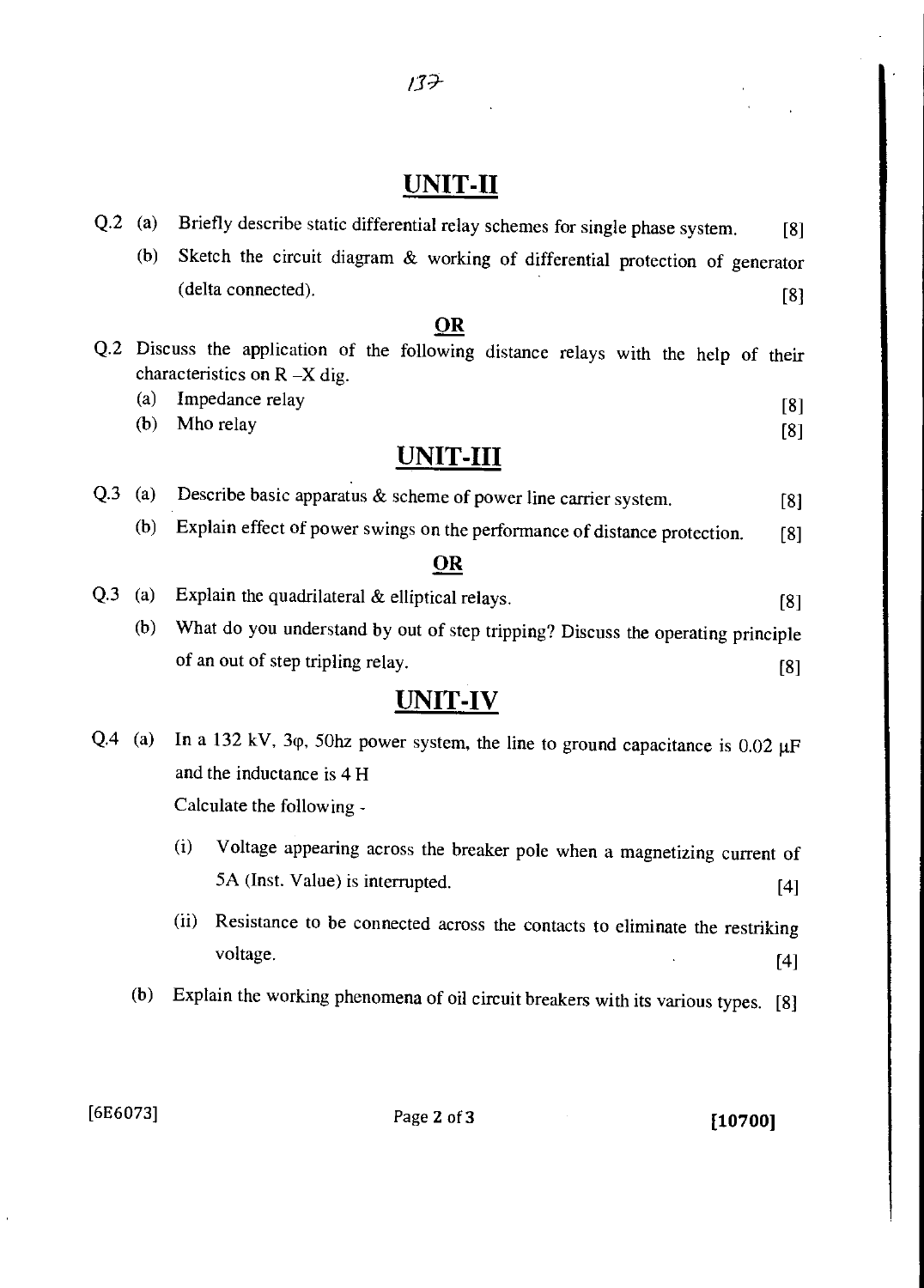### **OR**

| $Q.4$ (a) |     | Explain the concept of electric arc and its characteristics. Also explain current |       |
|-----------|-----|-----------------------------------------------------------------------------------|-------|
|           |     | zero interruption.                                                                | [8]   |
|           | (b) | Explain the phenomena of current chopping $\&$ interruption of capacitive current |       |
|           |     | for circuit breakers.                                                             | [8]   |
|           |     | <b>UNIT-V</b>                                                                     |       |
| Q.5       | (a) | Discuss the construction & working of a SF <sub>6</sub> circuit breaker.          | [8]   |
|           | (b) | Briefly describe the block diagram & working principle of digital relay.          | [8]   |
|           |     | OR                                                                                |       |
| Q.5       |     | Write short note on :                                                             |       |
|           | (a) | Selection of circuit breakers                                                     | $[4]$ |
|           | (b) | Rating of circuit breakers                                                        | [4]   |
|           | (c) | Digital over current                                                              | $[4]$ |

(d) Transmission line distance protection [4]

[6E6073] Page 3 of 3 [10700]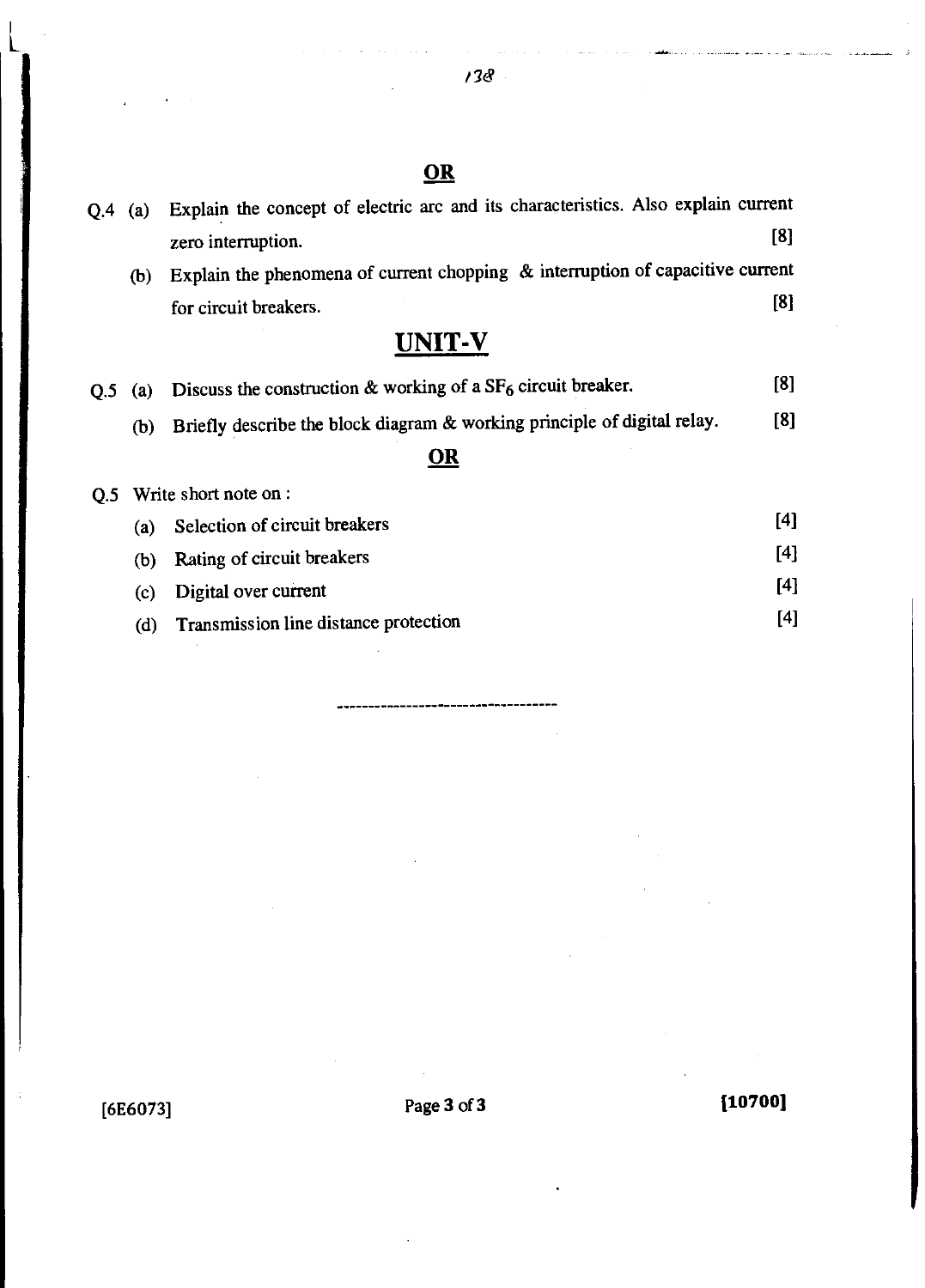|        | Roll No.<br>Total No of Pages: 4                   |
|--------|----------------------------------------------------|
| 6E6074 | 6E6074                                             |
|        | B. Tech. VI-Sem. (Main/Back) Exam., April/May-2016 |
|        | <b>Electrical &amp; Electronics Engineering</b>    |
|        | <b>6EX4A Advanced Power Electronics</b>            |
|        | Common with EE, EX                                 |

Maximum Marks: 80 Min. Passing Marks (Main & Back): 26

*Instructions to Candidates:-* 

*Attempt any five questions, selecting one question from each unit. All Questions carry equal marks. Schematic diagrams must be shown wherever necessary. Any data you feel missing may suitably be assumed and stated clearly.* 

*Units of quantities used/ calculated must be stated clearly.* 

*Use of following supporting material is permitted during examination. (Mentioned in form No. 205)* 

**1. NIL 2. NIL** 

## **UNIT-I**

Q.1 (a) Explain the operation of single phase AC voltage controller with R load. What changes will take place in output voltage? [8]

(b) A three phase, 3 wire bidirectional controller supplies a star connected R load of R = 5 $\Omega$  and line to line voltage of 210V (RMS) at 50 Hz. The firing angle  $\alpha = \pi/2$ . Determine: [8]

- (i) RMS output phase voltage  $E_0$
- (ii) Input power factor P. f.
- (iii) Expression for instantaneous output voltage of phase 'A'

#### [6E6074] Page 1 of **4 [11860]**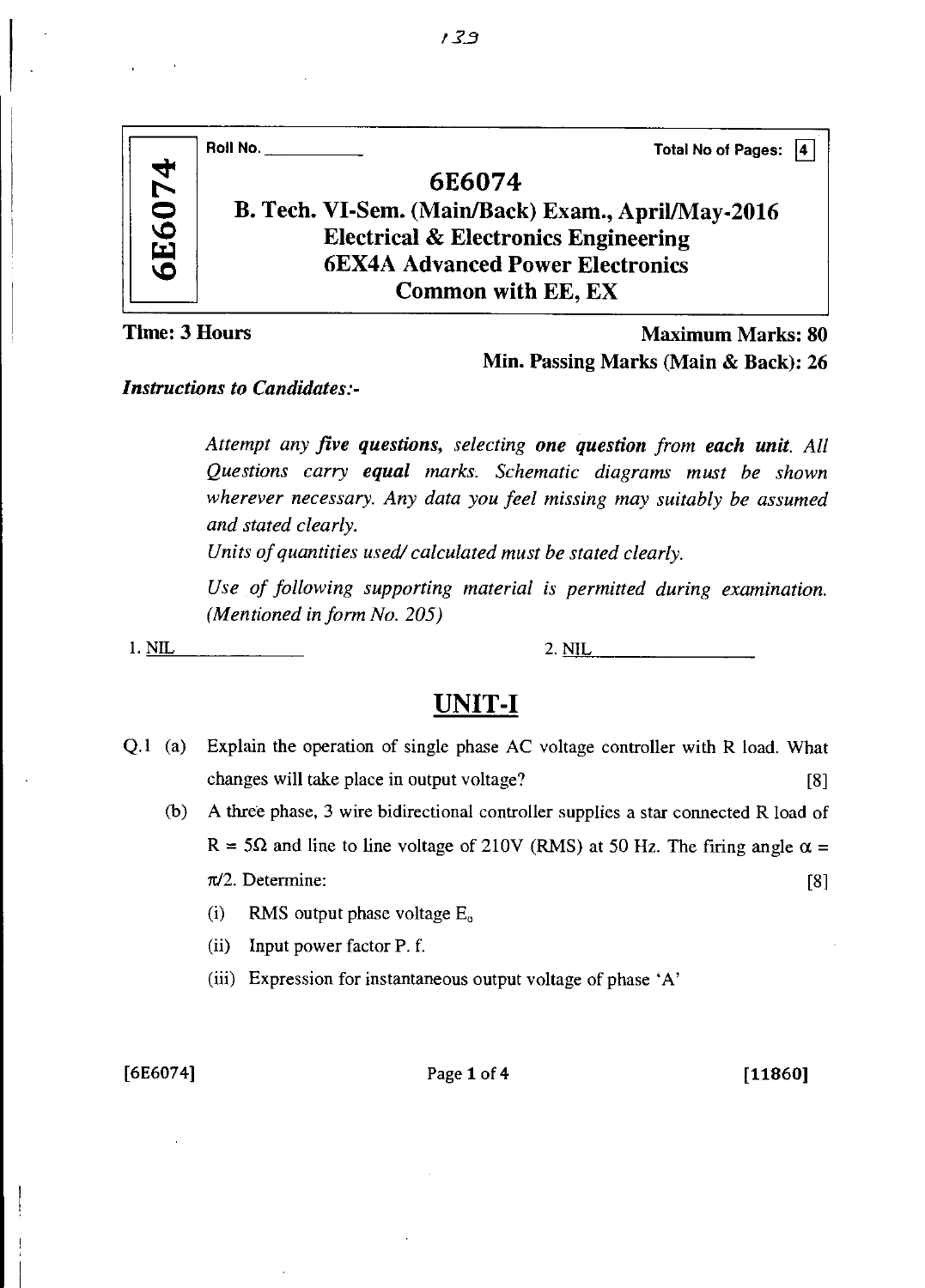#### **OR**

Q. I (a) Explain the working principle of three phase full wave controller. [8] (b) A single phase voltage controller has input voltage of 230V, 50Hz and a load of  $R = 16\Omega$  for cycle off. Determine - [8] (i) RMS output voltage. (ii) Input power factor. (iii) RMS thyristor current.

### **UNIT-11**

|     | $Q.2$ (a) Describe three phase to three phase cyclo converter with relevant circuit |  |  |  |  |  |     |
|-----|-------------------------------------------------------------------------------------|--|--|--|--|--|-----|
|     | arrangement using 18 SCRs.                                                          |  |  |  |  |  | [8] |
| (b) | Explain the working principle of control circuit of three phase cyclo               |  |  |  |  |  |     |
|     | converter.                                                                          |  |  |  |  |  | [8] |

### **OR**

| $Q.2$ (a) | Explain the operation of three phase to single phase cycle converters.                      | [6]  |
|-----------|---------------------------------------------------------------------------------------------|------|
|           | (b) A 3- $\phi$ cycle converter feeds a 1-- $\phi$ load of 190V, 45A at power factor of 0.7 |      |
|           | (lagging). Determine -                                                                      | [10] |
|           |                                                                                             |      |

- (i) The required supply voltage.
- (ii) Thyristor rating, and
- ( iii) Power factor of supply current.

[6E6074] Page 2 of 4 [11860]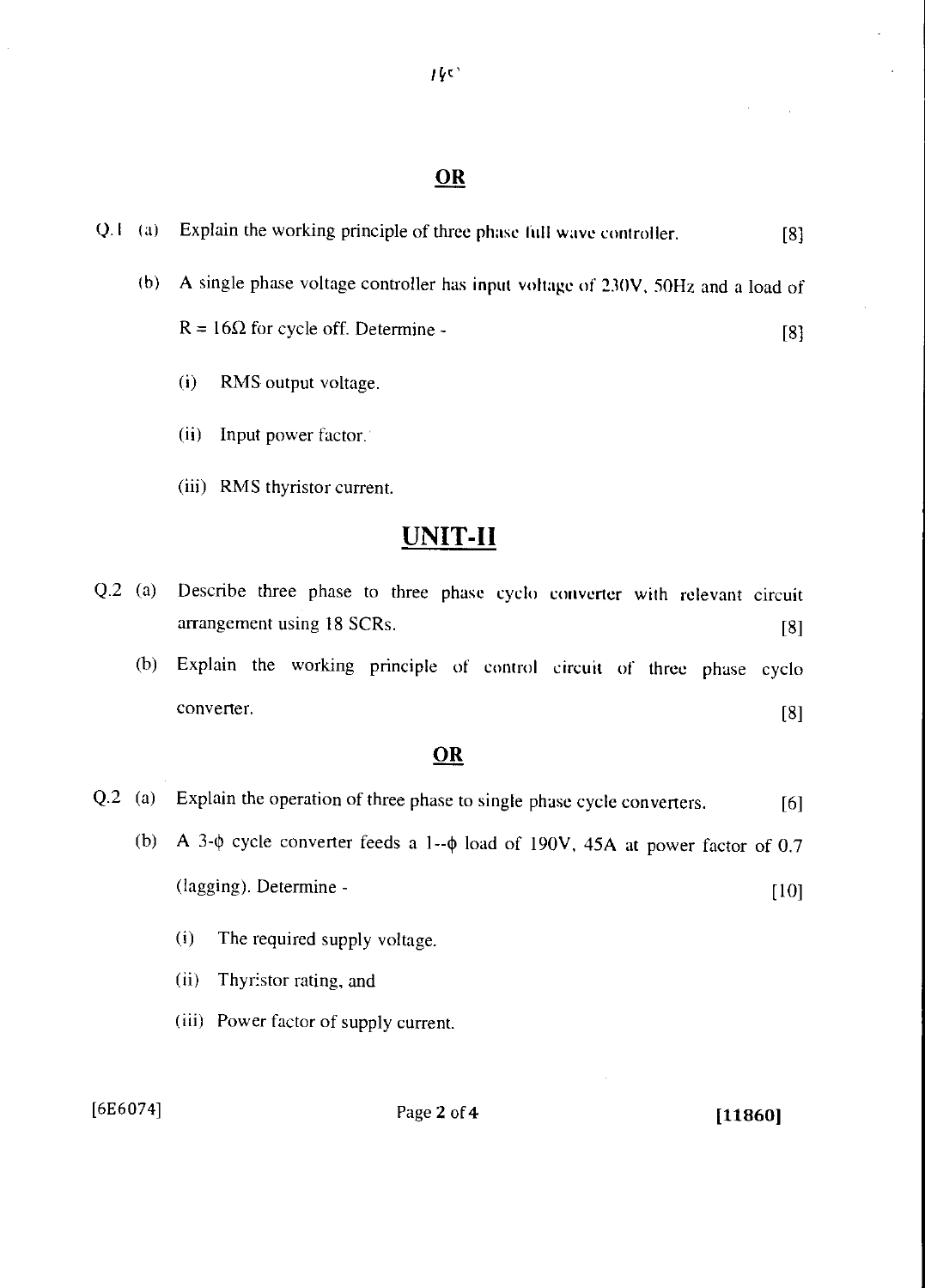# **UNIT-III**

*Pi/* 

| $Q.3$ (a) |     | Explain 120° mode of operation of VSI. Compare VSI and CSI with respect to              |     |
|-----------|-----|-----------------------------------------------------------------------------------------|-----|
|           |     | their merits and demerits.                                                              | [8] |
|           | (b) | A capacitor commutated $1-\phi$ bridge inverter is operated at 50Hz with resistive      |     |
|           |     | load of $5\Omega$ . Thyristor turn off time is 62 µsec. Find -                          | [8] |
|           |     | (i)<br>Commutation capacitor C for successful commutation of SCR.                       |     |
|           |     | (ii)<br>Load current.                                                                   |     |
|           |     | (iii) F critical.                                                                       |     |
|           |     | (iv) R critical.                                                                        |     |
|           |     | $\underline{\mathbf{OR}}$                                                               |     |
| Q.3       | (a) | Discuss the method of harmonic reduction in inverters. Explain harmonic                 |     |
|           |     | reduction by PWM.<br>[8]                                                                |     |
|           | (b) | A single phase bridge inverter, fed from 230V dc, is connected to load $R = 20\Omega$ , |     |
|           |     | $L = 0.6$ H. Find the power delivered to load when inverter operates at 50Hz with       |     |
|           |     | square wave output.<br>[8]                                                              |     |
|           |     | UNIT-IV                                                                                 |     |
|           |     |                                                                                         |     |

|     | $\leftrightarrow$ (a) explain the series resonant inverter with unidirectional switches. | [8] |
|-----|------------------------------------------------------------------------------------------|-----|
| (b) | $\mathcal{L}$ Write about class E resonant inverter with diagram.                        |     |

[6E6074] Page 3 of **4 [11860]**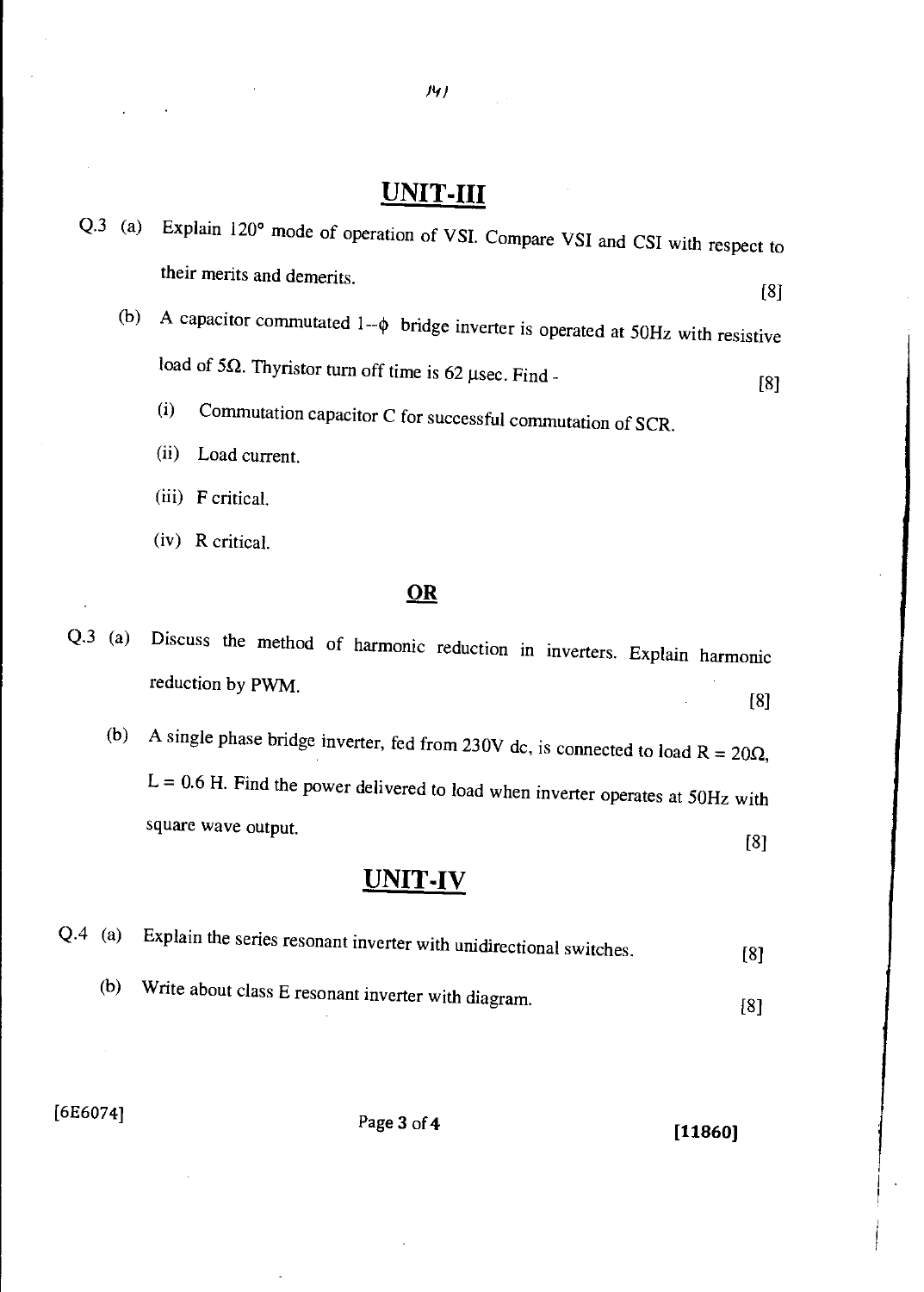#### *142—*

 $\mathbb{R}^2$  $\mathbb{R}^2$   $\mathbb{R}^2$ 

### **OR**

|           | Q.4 (a) Explain the M type ZCS resonant.                                                 | [8]  |
|-----------|------------------------------------------------------------------------------------------|------|
| (b)       | Explain working principle of ZVS resonant converter in detail.                           | [8]  |
|           | <b>UNIT-V</b>                                                                            |      |
|           | Q.5 (a) Discuss the comparative analysis of fly back and forward converter in<br>detail. | [8]  |
| (b)       | Discuss the operation of bidirectional AC power supply.                                  | [8]  |
|           | <b>OR</b>                                                                                |      |
| $Q.5$ (a) | What is the conditioning of power factor? Discuss multistage converter used              |      |
|           | for conditioning of power factor.                                                        | [10] |

(b) Explain the resonant AC power supplies. [6]

---------------------------

 $\ddot{\phantom{0}}$ 

[6E6074] Page **4** of **4 [11860]** 

 $\bar{z}$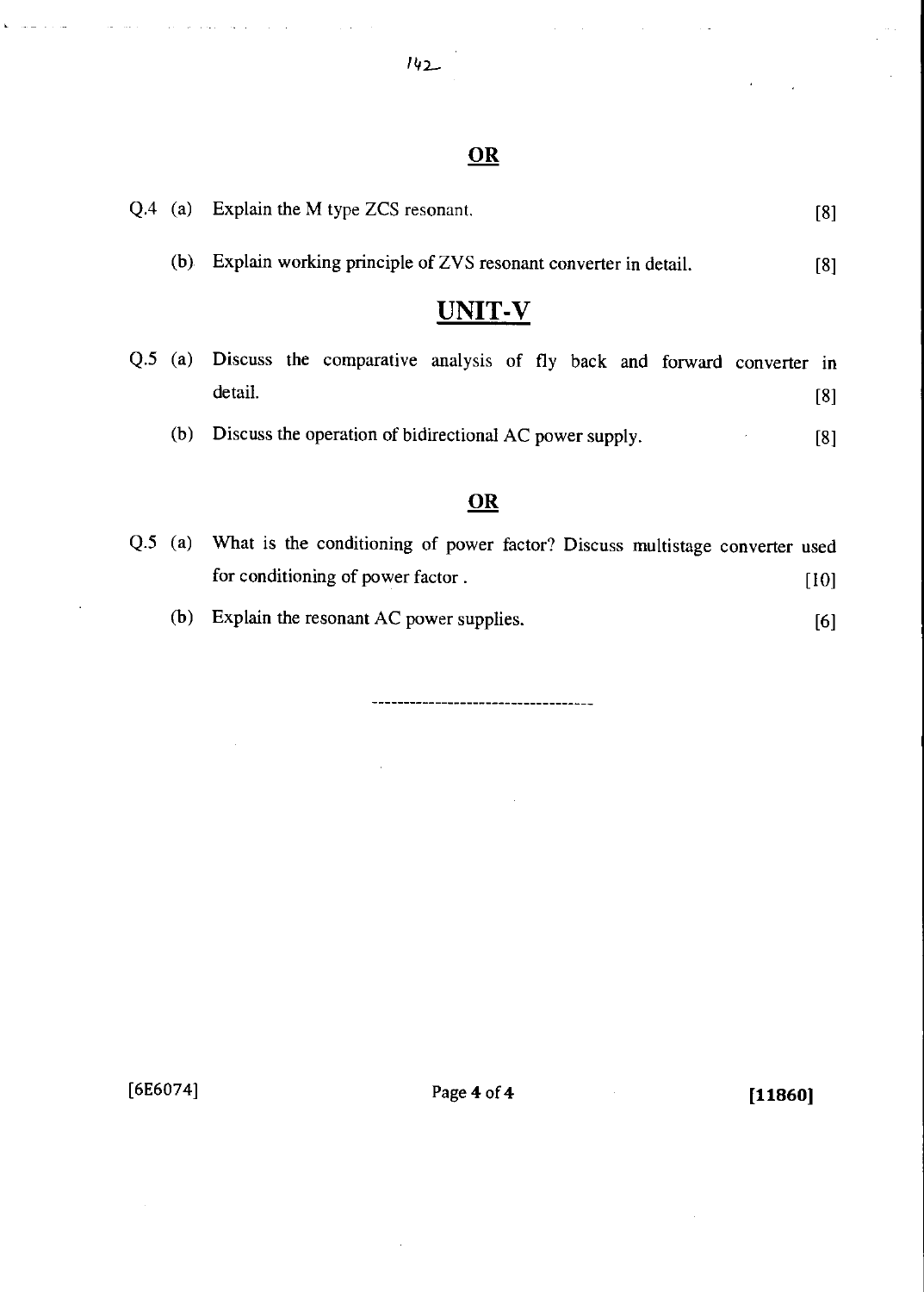|               | Total No of Pages: 3<br>Roll No.                   |
|---------------|----------------------------------------------------|
| <b>6E6075</b> | 6E6075                                             |
|               | B. Tech. VI-Sem. (Main/Back) Exam., April/May-2016 |
|               | <b>Electrical Engineering</b>                      |
|               | <b>6EE5A Smart Grid Technology</b>                 |
|               | Common with EX, EE                                 |

*Maximum* Marks: 80 Min. Passing Marks (Main & Back): 26

#### *Instructions to Candidates:-*

*Attempt any five questions, selecting one question from each unit. All Questions carry equal marks. Schematic diagrams must be shown wherever necessary. Any data you feel missing may suitably be assumed and stated clearly.* 

*Units of quantities used/ calculated must be stated clearly.* 

*Use of following supporting material is permitted during examination. (Mentioned in form No. 205)* 

1. <u>NIL 2. NIL</u>

### **UNIT-I**

- Q.1 (a) Describe the desirable features and characteristics of an ideal smart grid. [8]
	- (b) What are major points which are forced drivers for demanding smart grid? [8]

#### OR

- Q.1 (a) What are resilient and self healing grid? Describe principle of self healing grid and its need in smart grid networks.  $[3+5=8]$ 
	- (b) What are major global smart grid initiatives in India? What are the prominent international policies in smart grid presently?  $[3+5=8]$

### $[6E6075]$  Page 1 of 3 [9880]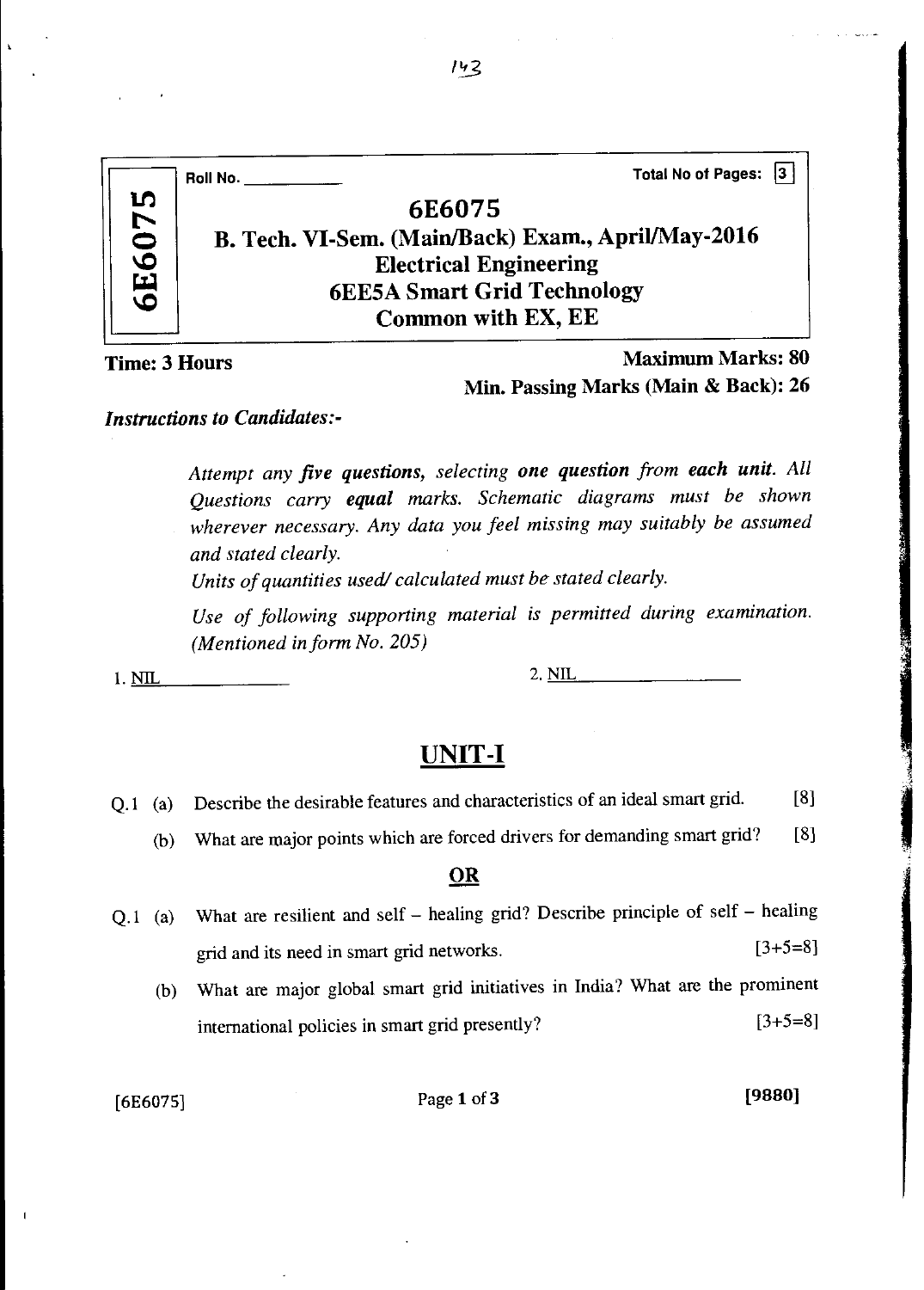# UNIT-II

- Q.2 (a) Explain the ideal design and the mechanism of smart energy system. [10]
	- (b) Describe the driving elements of substation automation and functions of substation automation system. [6]

#### **OR**

- Q.2 (a) Explain the outage management system principles and integration requirements. [10]
	- (b) How a phase shifting transformer is used to control the real power flow on three  $-$  phase electricity transmission network.  $[6]$

### UNIT-III

- Q.3 (a) Give an overview of advanced metering infrastructure and its integration with home automation. [10] [10]
	- (b) Explain protocols and benefits of advanced metering infrastructure. [6]

### **OR**

- Q.3 (a) Explain fundamentals of phasor measurement unit and their applications in power system. [10] [10] (b) What are the functions of intelligent electronic devices as smart grid
	- components? [6]

### UNIT-IV

Q.4 (a) Describe the significance of electromagnetic compatibility in power system with smart grid. [10] (b) Describe & explain the power quality issues of grid connected renewable energy resources.  $[6]$ 

 $[6E6075]$  Page 2 of 3 [9880]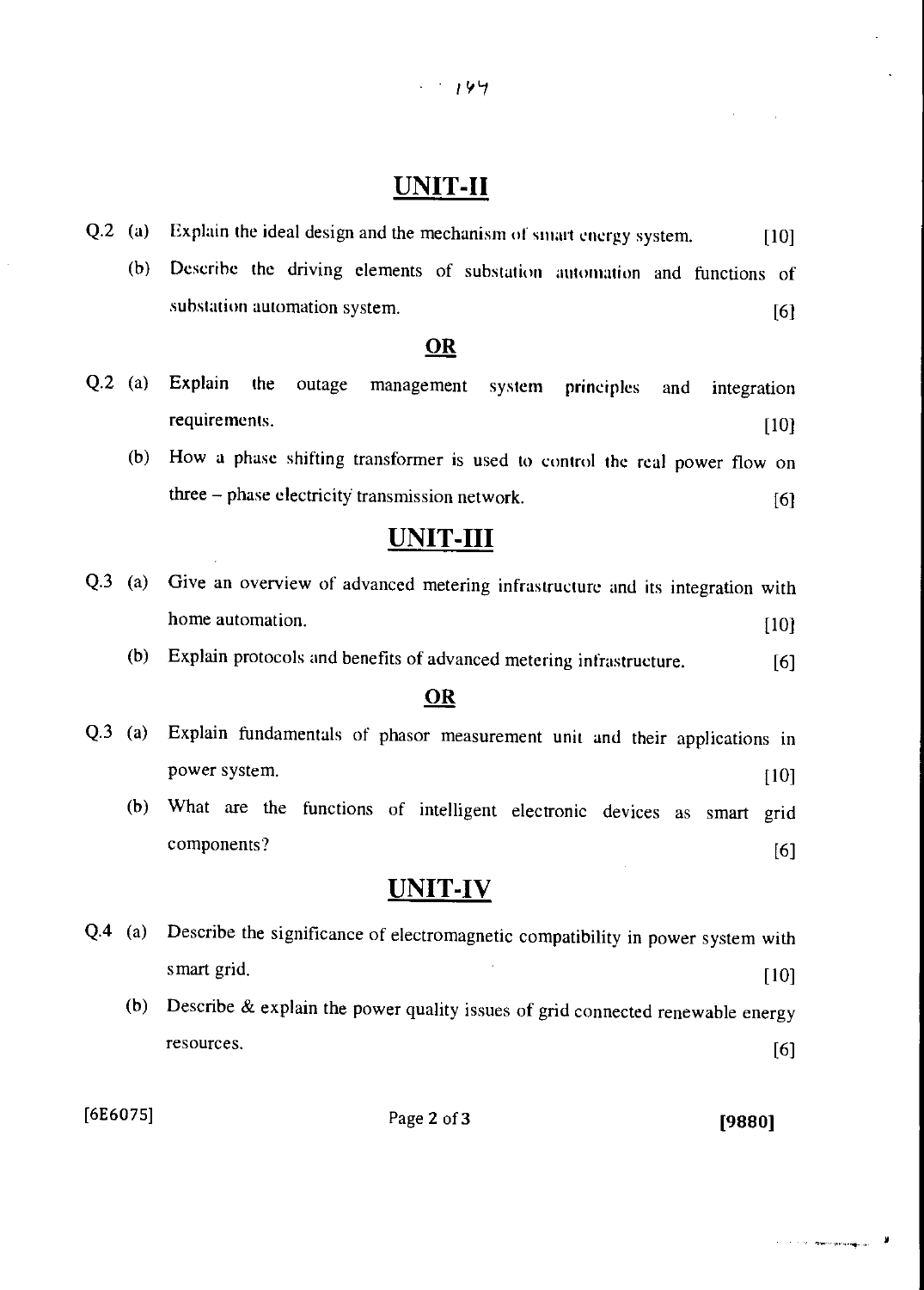Q.4 (a) Explain power quality conditioners principle and control circuit. (b) Illustrate power quality monitor  $\mathbb{R}$  . The control circuit. [10] quality monitoring concept and explain monitoring considerations. [6] **UNIT-v**  Q.5 Explain following network architecture types in smart grid communication entities: (a) Local Area Network (b) Wide Area Network [6] [10] **OR**  Q.5 (a) Describe the various layers of Internet protocol layers.  $(b)$ [6] Figure service modules types provided in cloud computing and role of cloud computing in smart grid.

\*\*\*\*\*\*\*\*\*\*\*\*\*\*\*\*\*\*\*\*\*\*\*\*\*\*\*\*

[6E6075]

**[9880]** 

 $145$ 

### **OR**

[10]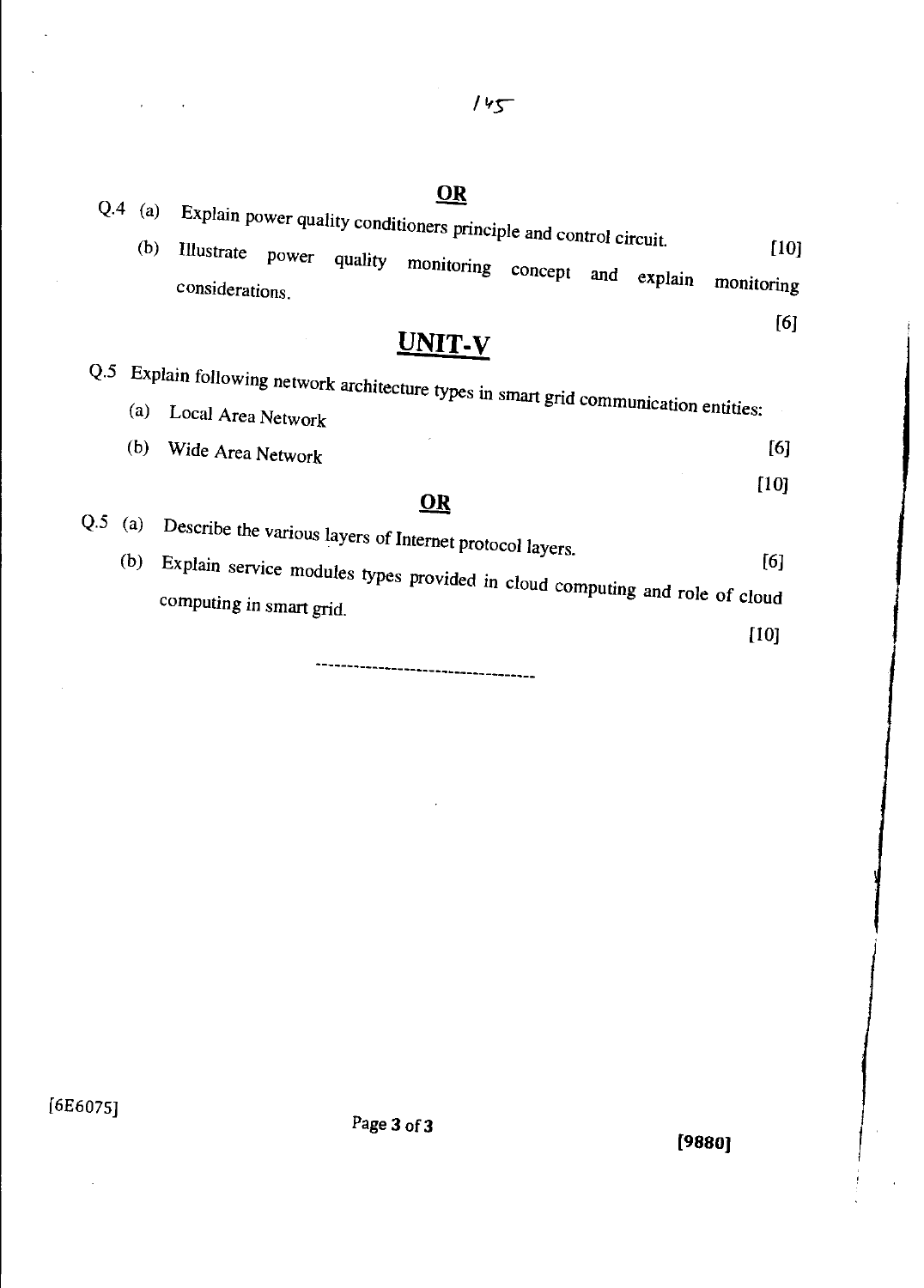|       | Total No of Pages:  4<br>Roll No.                  |
|-------|----------------------------------------------------|
|       | 6E6077                                             |
| 6E607 | B. Tech. VI-Sem. (Main/Back) Exam., April/May-2016 |
|       | <b>Electrical Engineering</b>                      |
|       | <b>6EE6.2A Power System Instrumentation</b>        |
|       | Common with EE, EX                                 |
|       | ം പ<br><b>Br</b> 1                                 |

Time: 3 Hours Maximum Marks: 80 Min. Passing Marks (Main & Back): 26

#### *Instructions to Candidates:-*

*Attempt any five questions, selecting one question from each unit. All Questions carry equal marks. Schematic diagrams must be shown wherever necessary. Any data you feel missing may suitably be assumed and stated clearly.* 

*Units of quantities used/ calculated must be stated clearly.* 

*Use of following supporting material is permitted during examination. (Mentioned in form No. 205)* 

1. NIL 2. NIL

### **UNIT-I**

Q.1 (a) Define the following for Gaussian distribution of data: [8]

(i) Precision index

(ii) Probable error

(iii) Standard deviation of mean

(iv) Standard deviation of standard deviation

[6E6077] Page 1 of **4 [9600]** 

 $146$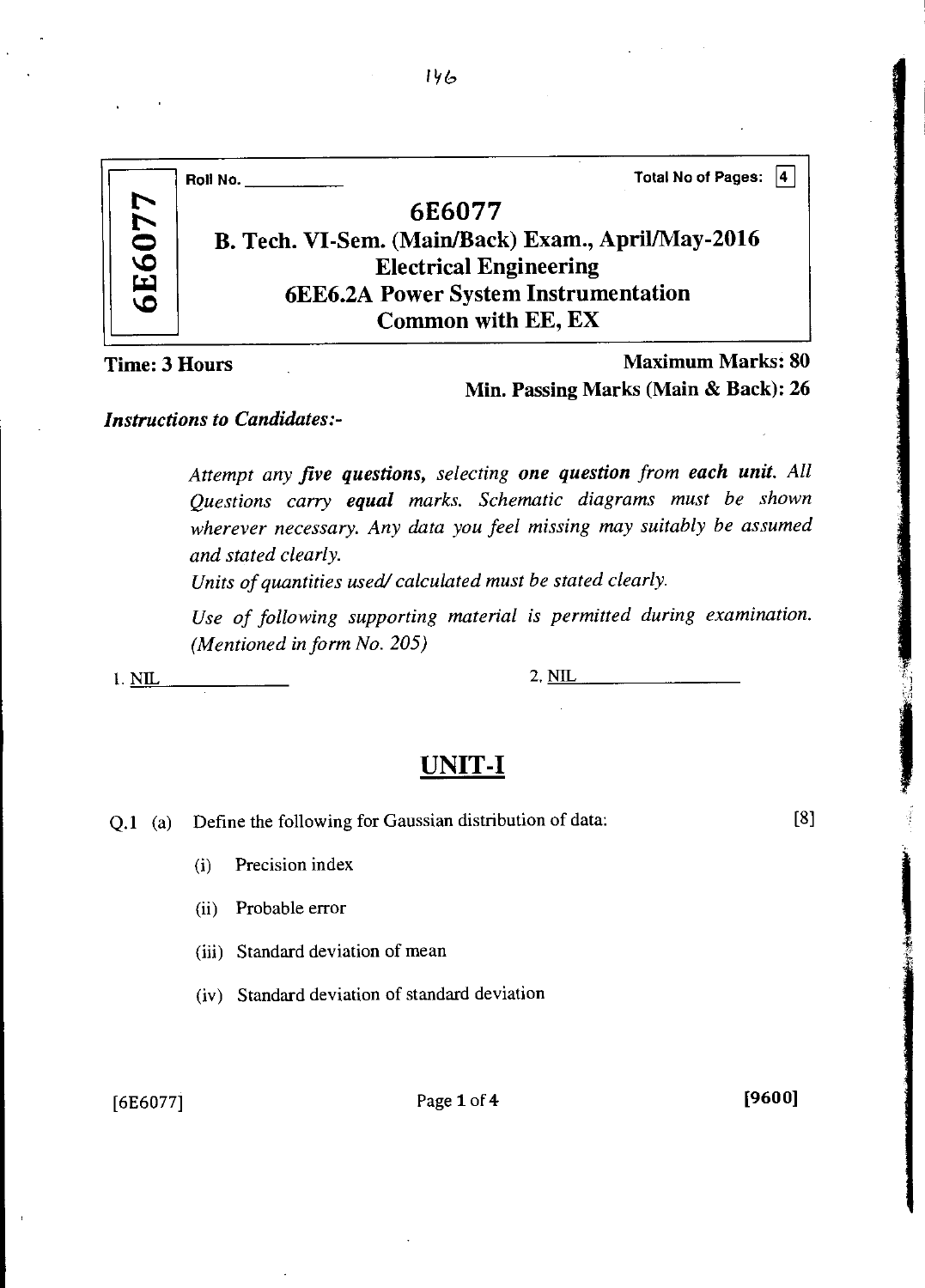(h) A circuit was turned for resonance by eight different students and the frequency of resonance in KHz were recorded as. [8]

532, 548, 543, 535, 546, 531, 543, 536 calculate the

- (i) Arithmetic means
- (ii) Standard deviation
- (iii) Deviation from means
- (iv) Variance
- (v) Average deviation

#### OR

Q.1 (a) Explain the systematic error and classify the systematic error . [8]

(b) Current was measured during a text 30.4A, flowing in Resister by 105 $\Omega$ . It was discovered later that the ammeter reading was low by 1.2 precent ammeter and marked resistance was high by 0.3% find the true power as a percentages of the power that was originally calculated. [8]

### **UNIT-II**

| Q.2<br>(a) | Develop the relation between quake factor and Poisson ratio in strain quake. | [8] |
|------------|------------------------------------------------------------------------------|-----|
|            | (b) Define classification of transducer.                                     | [8] |
|            | <b>OR</b>                                                                    |     |
| O.2<br>(a) | Explain the method of temperature measurement with use of :-                 | [8] |
|            | RTD <sub>s</sub><br>(i)                                                      |     |
|            | Thermistor<br>(ii)                                                           |     |
| (b)        | Explain the construction and working principle of LVDT                       | [8] |
| [6E6077]   | Page 2 of 4<br>[9600]                                                        |     |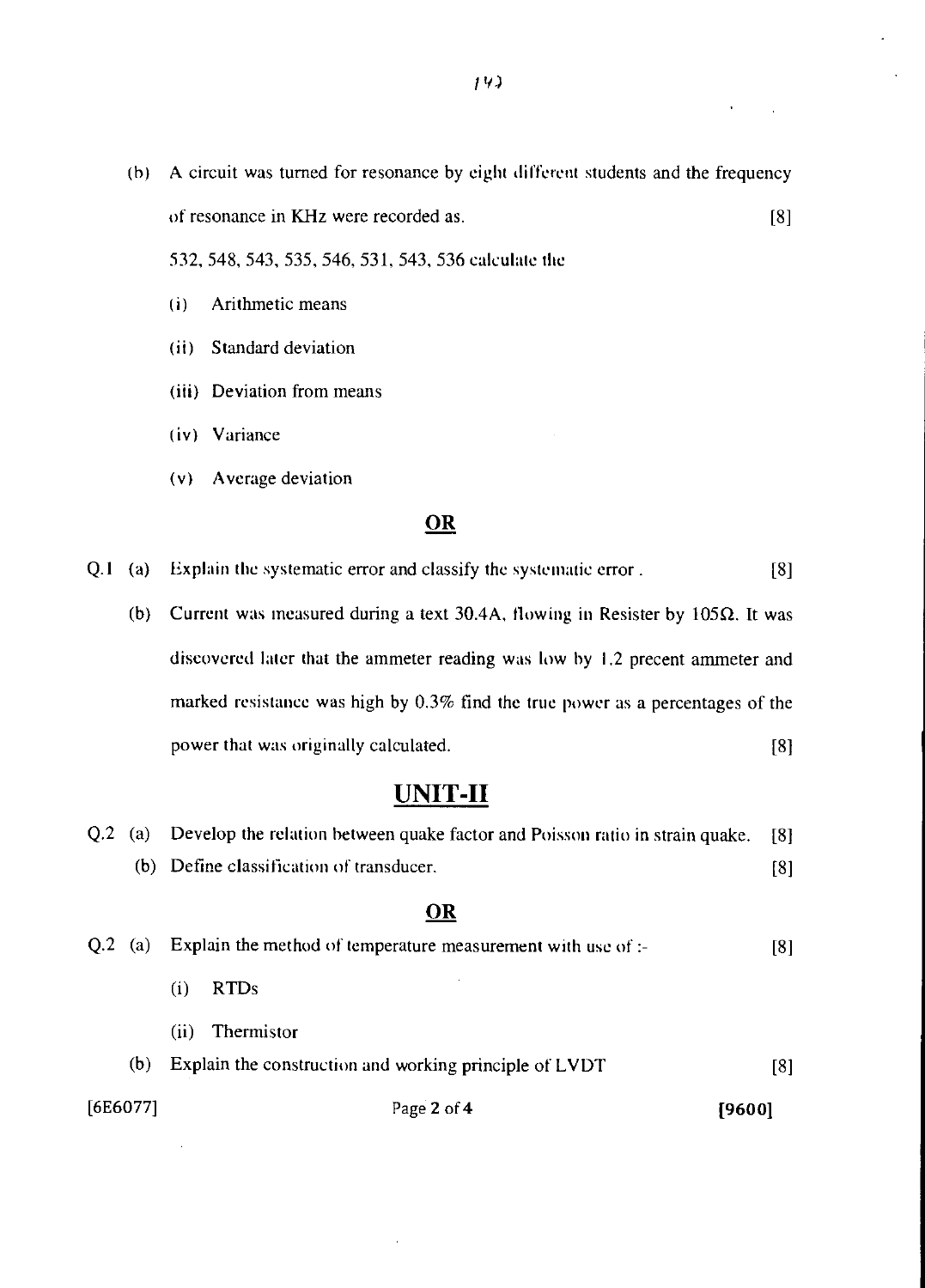# UNIT-III

 $148$ 

| $Q.3$ (a) |     | Write down short note on function generator.                                           | [8] |
|-----------|-----|----------------------------------------------------------------------------------------|-----|
|           | (b) | Explain the instrumentation amplifier with $op - amp$ .                                | [8] |
|           |     | $\overline{\mathbf{OR}}$                                                               |     |
| Q.3       | (a) | Explain sample and hold circuit in detail.                                             | [8] |
|           | (b) | Explain the frequency to voltage converter and temperature to current                  |     |
|           |     | converter.                                                                             | [8] |
|           |     | UNIT-IV                                                                                |     |
| Q4        | (a) | Explain the measurement of power and power factor in delta connection using            |     |
|           |     | two wattmeter method.                                                                  | [8] |
|           | (b) | The power flowing in $3 - \phi 3$ – wire balanced load system in measured by two       |     |
|           |     | wattmeter method.                                                                      | [8] |
|           |     | The reading of wattmeter A in 7500W and reading of wattmeter B in $- 1500W$            |     |
|           |     | (i)<br>What is power factor of system.                                                 |     |
|           |     | (ii)<br>If the voltage of circuit is 400v, what is the value of capacitance which must |     |
|           |     | be introduced in each phase to cause the whole power of power measured to              |     |
|           |     | appearan wattmeter A the frequency in 50Hz.                                            |     |
|           |     |                                                                                        |     |
|           |     |                                                                                        |     |

[6E6077] Page 3 of 4 [9600]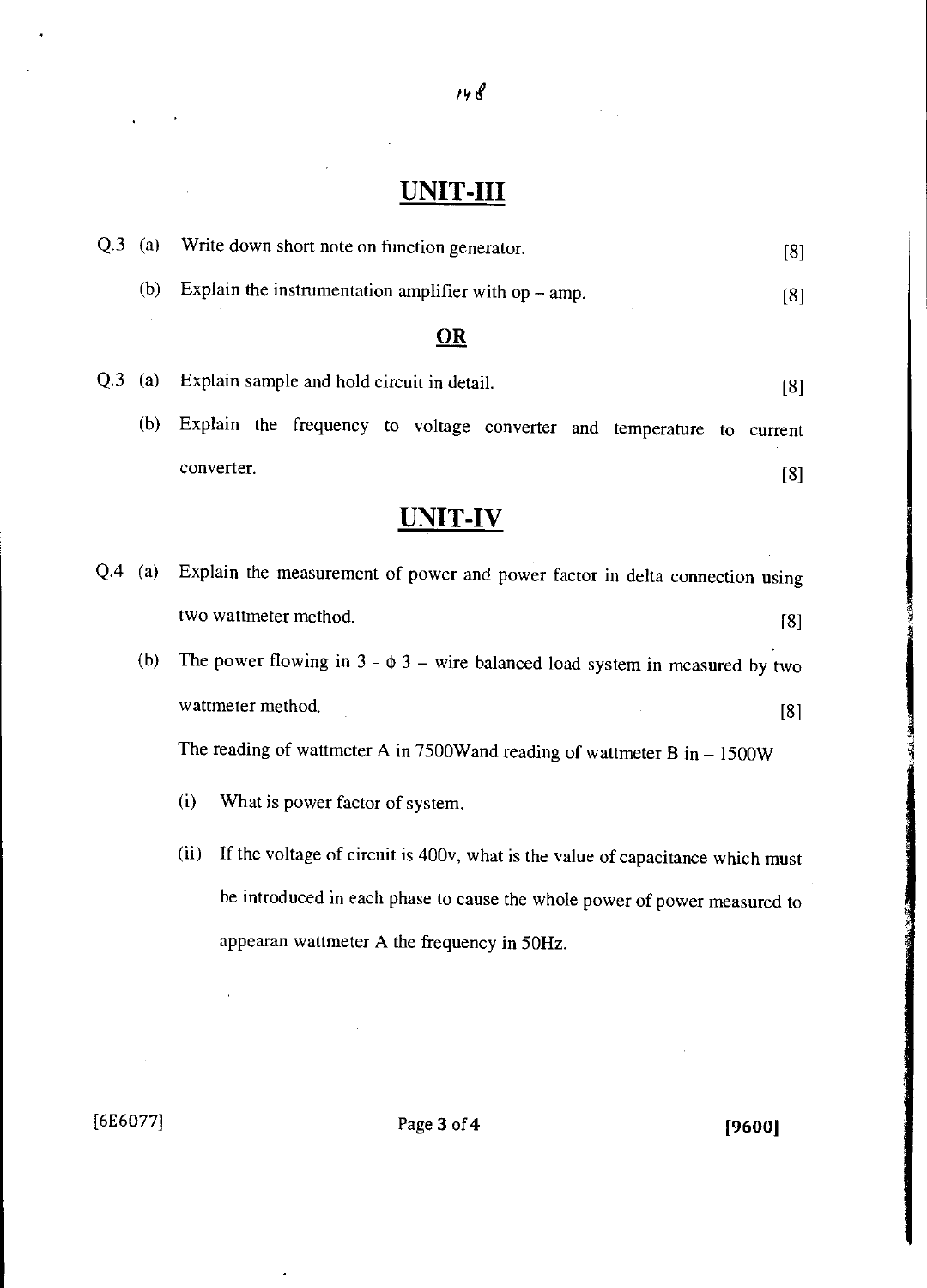# **OR**

| $Q.4$ (a) |     | Explain the measurement of reactive power using $1 - \phi$ varmeter and also draw its |     |
|-----------|-----|---------------------------------------------------------------------------------------|-----|
|           |     | phasor diagram.                                                                       | [8] |
|           | (b) | What are the different methods of measurement of frequency in power frequency         |     |
|           |     | range? Explain resonance type frequency meter.                                        | [8] |
|           |     | <b>UNIT-V</b>                                                                         |     |
| Q.5       | (a) | Draw the equivalence circuit and phasor diagram of current transformer. Drive         |     |
|           |     | the expression for ration and phase angle error.                                      | [8] |
|           | (b) | Explain the effect of following on the performance of CT                              | [8] |
|           |     | (i)<br>Change in primary winding current                                              |     |
|           |     | Change in secondary circuit burden<br>(ii)                                            |     |
|           |     | (iii) Change in frequency                                                             |     |
|           |     | $\underline{OR}$                                                                      |     |
| Q.5       | (a) | Explain the working principle of capacitive voltage transformer.                      | [8] |
|           | (b) | Describe transient behavior of capacitive voltage transformer.                        | [8] |

 $\mathbf{k}$  .

[6E6077] Page **4** of **4 [9600]**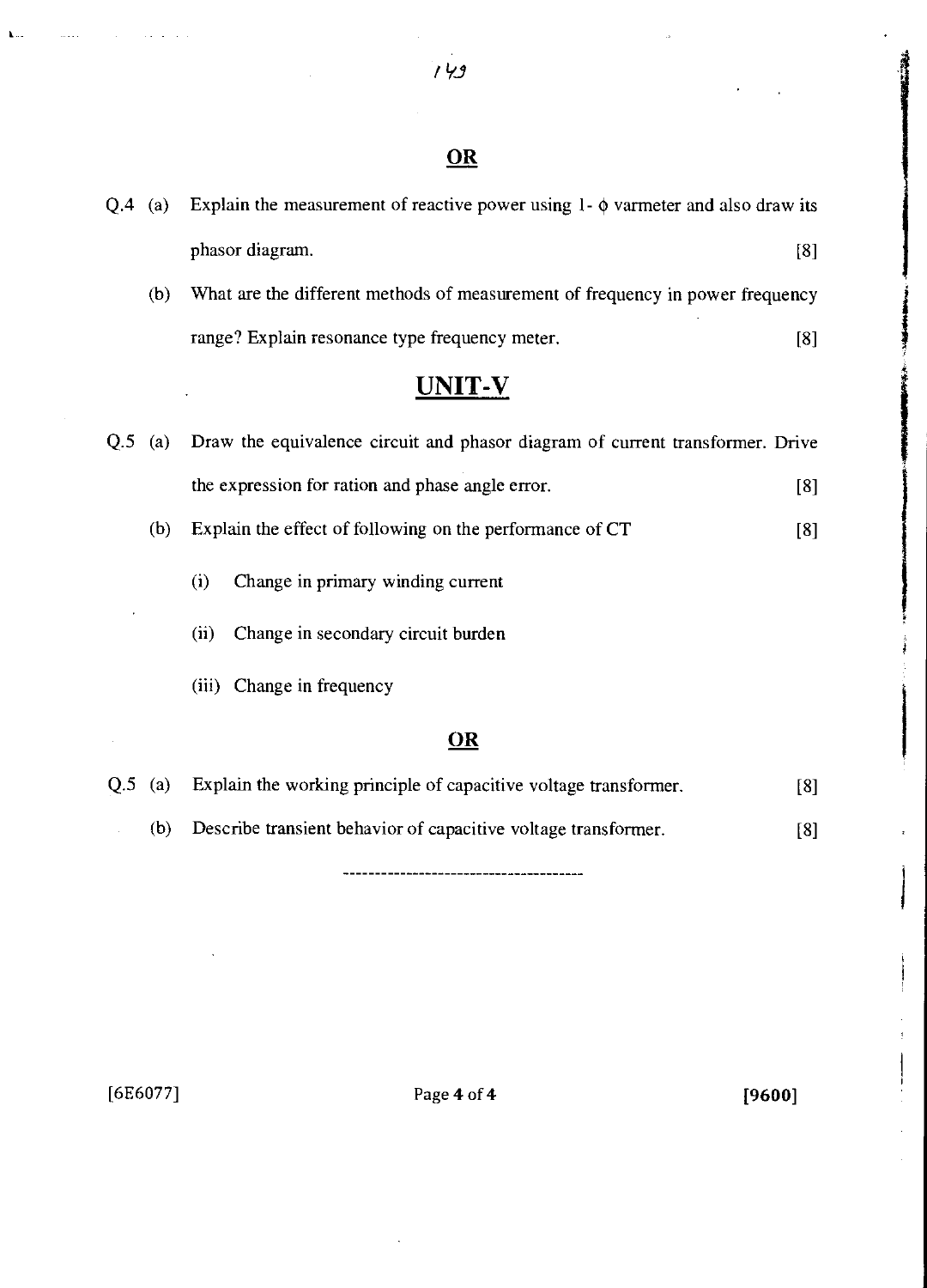|        | <b>Total No of Pages:</b><br>Roll No.             |
|--------|---------------------------------------------------|
|        | 6E3111                                            |
| 6E3111 | B. Tech. VI-Sem. (Old Back) Exam., April/May-2016 |
|        | <b>Electronics Engineering</b>                    |
|        | 6EE 3 (O) Protection of Power Systems             |
|        | EE, EX                                            |
|        |                                                   |

Maximum Marks: 80 Min. Passing Marks (Old Back): 24

2. NIL

*Instructions to Candidates:-* 

*Attempt any five questions, selecting one question from each unit. All Questions carry equal marks. Schematic diagrams must be shown wherever necessary. Any data you feel missing may suitably be assumed and stated clearly.* 

*Units of quantities used/ calculated must be stated clearly.* 

*Use of following supporting material is permitted during examination.* 

1. NIL

### **UNIT-I**

| Q.1 | (a) | Explain the nature and causes of faults. Discuss the consequences of faults on a |                   |
|-----|-----|----------------------------------------------------------------------------------|-------------------|
|     |     | power system.                                                                    | [8]               |
|     | (b) | What do you understand by primary and back-up protection? Discuss various        |                   |
|     |     | methods of providing back-up protection.                                         | $\lceil 8 \rceil$ |
|     |     | OR                                                                               |                   |
| O.1 | (a) | Explain the different types of P.Ts. with their areas of application.            | [8]               |
|     | (b) | Write short note on "Transient errors in CT and CVT".                            | [8]               |

[6E3111] Page **1** of 3 **[1800 ]**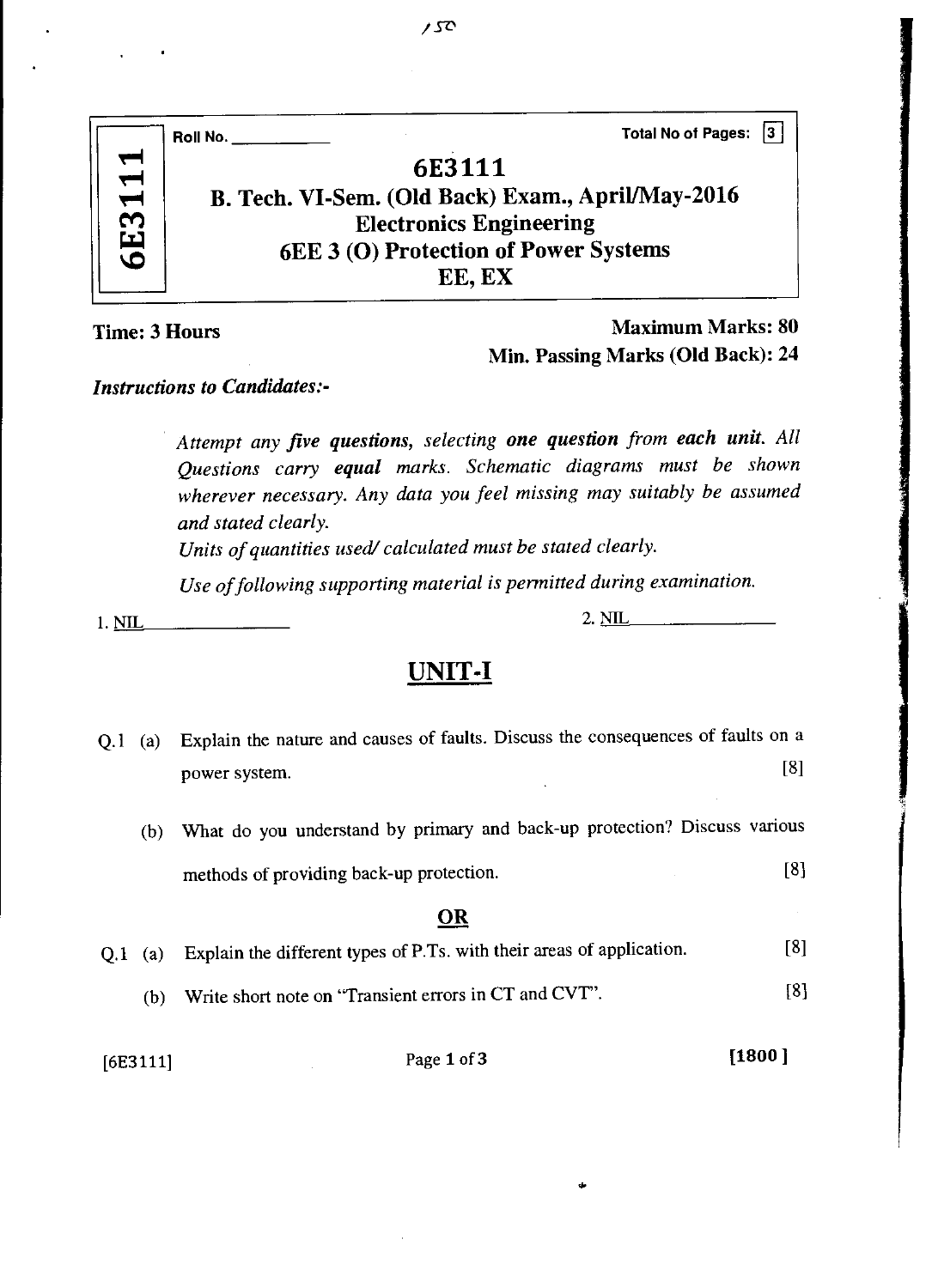# **UNIT-II**

Q.2 Explain, how inverse time over-current relay is different in operation from definite time over-current relay. Discuss working of static over current relay with block Explain, how inverse time over-current relay is different in operation from definite<br>time over-current relay. Discuss working of static over current relay with block<br>diagram. [16]

#### OR

- Q.2 (a) With the help of block diagram explain the working of directional static overcurrent relay. [8]
	- (b) How the 'parallel feeders' and 'ring mains' are protected? Explain. [8]

# **UNIT-III**

Q.3 Explain any two protective schemes which are used for the protection of stator of a generator get. [16]

#### **OR**

Q.3 How the rotor of a generator get is protected by 'Field ground-fault protection' system and 'Loss of excitation protection' system? Explain with diagram. [16]

### **UNIT-IV**

- Q.4 (a) What is Buchholz relay? Which equipment is protected by it? Discuss its working principle.  $[2+2+4=8]$ 
	- (b) What is frame leakage protection? Explain its working principle and filed of application. [8]

#### **OR**

- Q.4 (a) What is magnetizing inrush current? What measures are taken to distinguish between the fault current and magnetizing inrush current? [8]
	- (b) Discuss the protective scheme which protects the transformer against faults but does not operate in case of magnetizing inrush current. [8]

[6E3111] Page 2 of 3 **[1800 ]**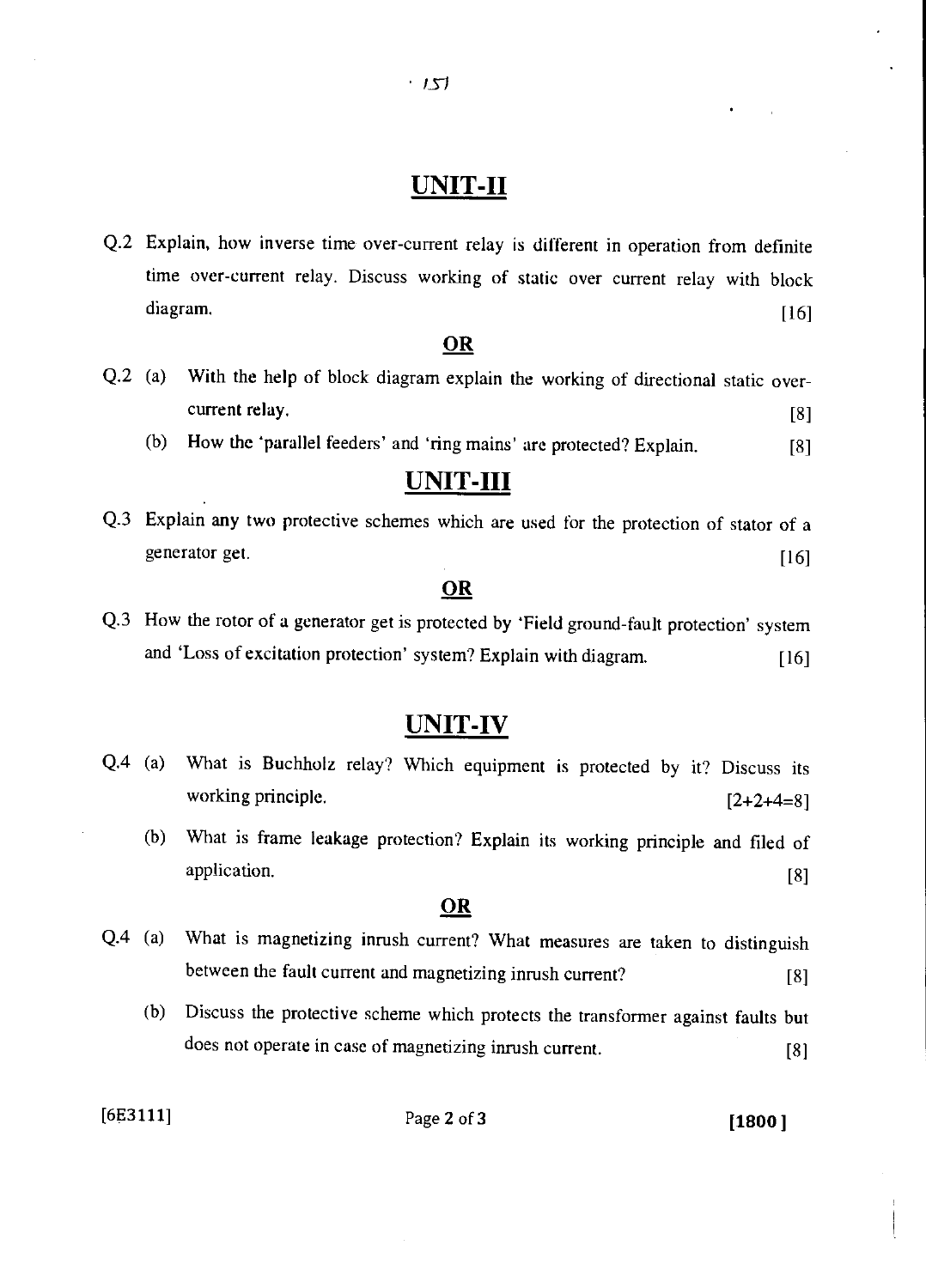# UNIT-V

 $152 -$ 

- Q.5 (a) Explain the points to *be* considered while selecting a fuse. Discriminate, fuses and over current protective devices.
	- (b) What are the abnormal conditions in a large induction [8] protection is necessary? motor against which [8]

### **OR**

Q.5 In what way is distance protection superior to over-current protection for transmission lines. Explain operating principle and characteristics of on electromagnetic impulsed relay.

[16]

[6E3111] Page 3 of 3

**[1800 ]**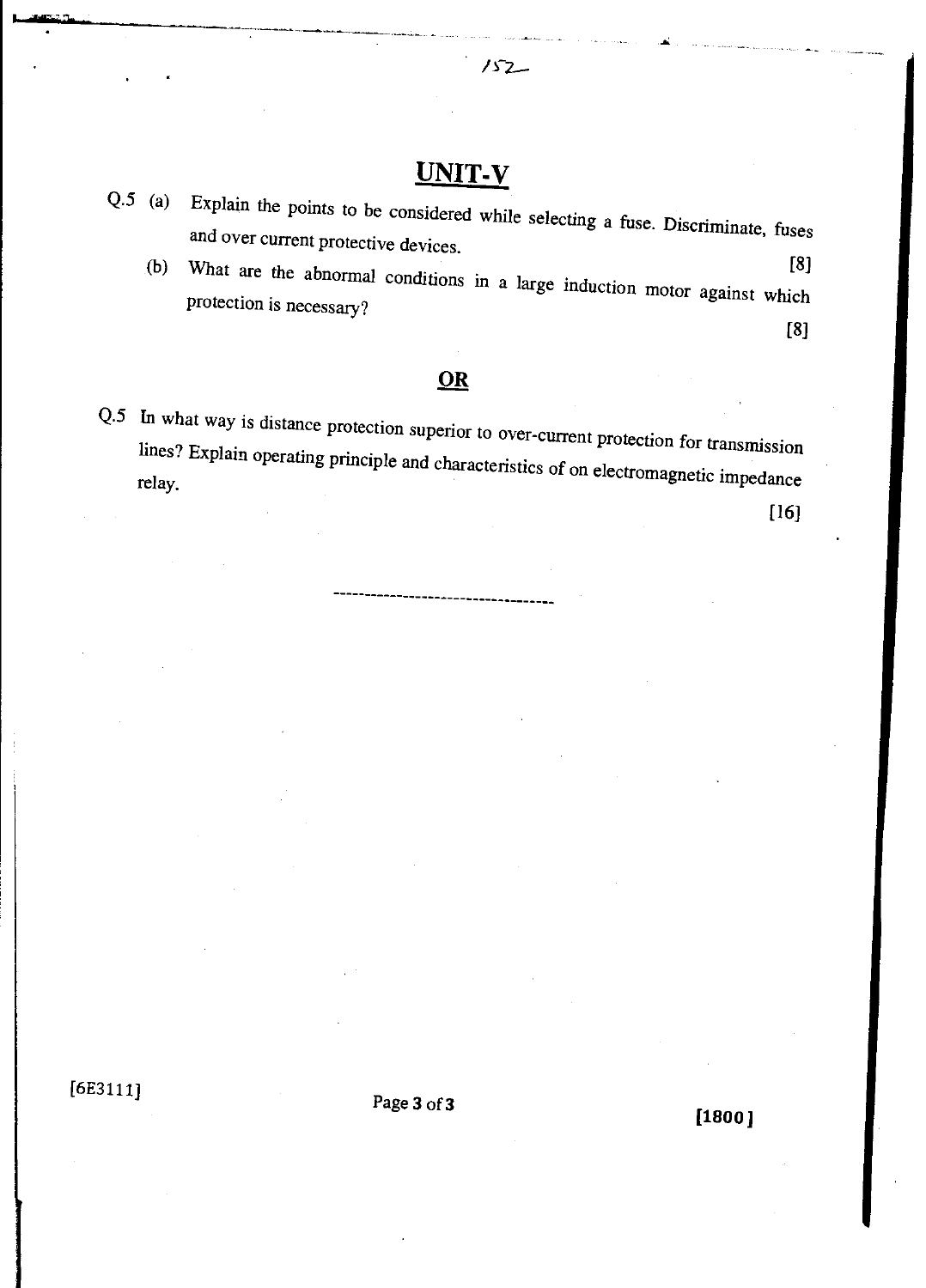|      | Roll No. $\_\_$<br><b>Total No of Pages:</b><br>13 |
|------|----------------------------------------------------|
| 13   | 6E3113                                             |
| 6E31 | B. Tech. VI-Sem. (Old Back) Exam., April/May-2016  |
|      | <b>Electrical Engineering</b>                      |
|      | 6EE5 (O) Data Structures in C                      |
|      | <b>Common for EE and EX</b>                        |

Maximum Marks: 80 Min. Passing Marks (Old Back): 24

*Instructions to Candidates:-* 

*Attempt any five questions, selecting one question from each unit. All Questions carry equal marks. Schematic diagrams must be shown wherever necessary. Any data you feel missing may suitably be assumed and stated clearly.* 

*Units of quantities used/ calculated must be stated clearly.* 

*Use of following supporting material is permitted during examination.* 

# 1. <u>NIL 2. NIL</u> 2. NIL 2. NIL

### **UNIT-I**

| O.1 | (a) | What do you understand by time-space tradeoff?                              | [8]  |
|-----|-----|-----------------------------------------------------------------------------|------|
|     | (b) | What is rate of growth of any function? Explain all asymptotic notations in |      |
|     |     | details.                                                                    | [8]  |
|     |     | <b>OR</b>                                                                   |      |
| O.1 | (a) | What is difference between array and linked list?                           | [6]  |
|     | (b) | Write an algorithm for creating and traversing a doubly linked list.        | [10] |
|     |     |                                                                             |      |

[6E3113] Page 1 of 3 [1940]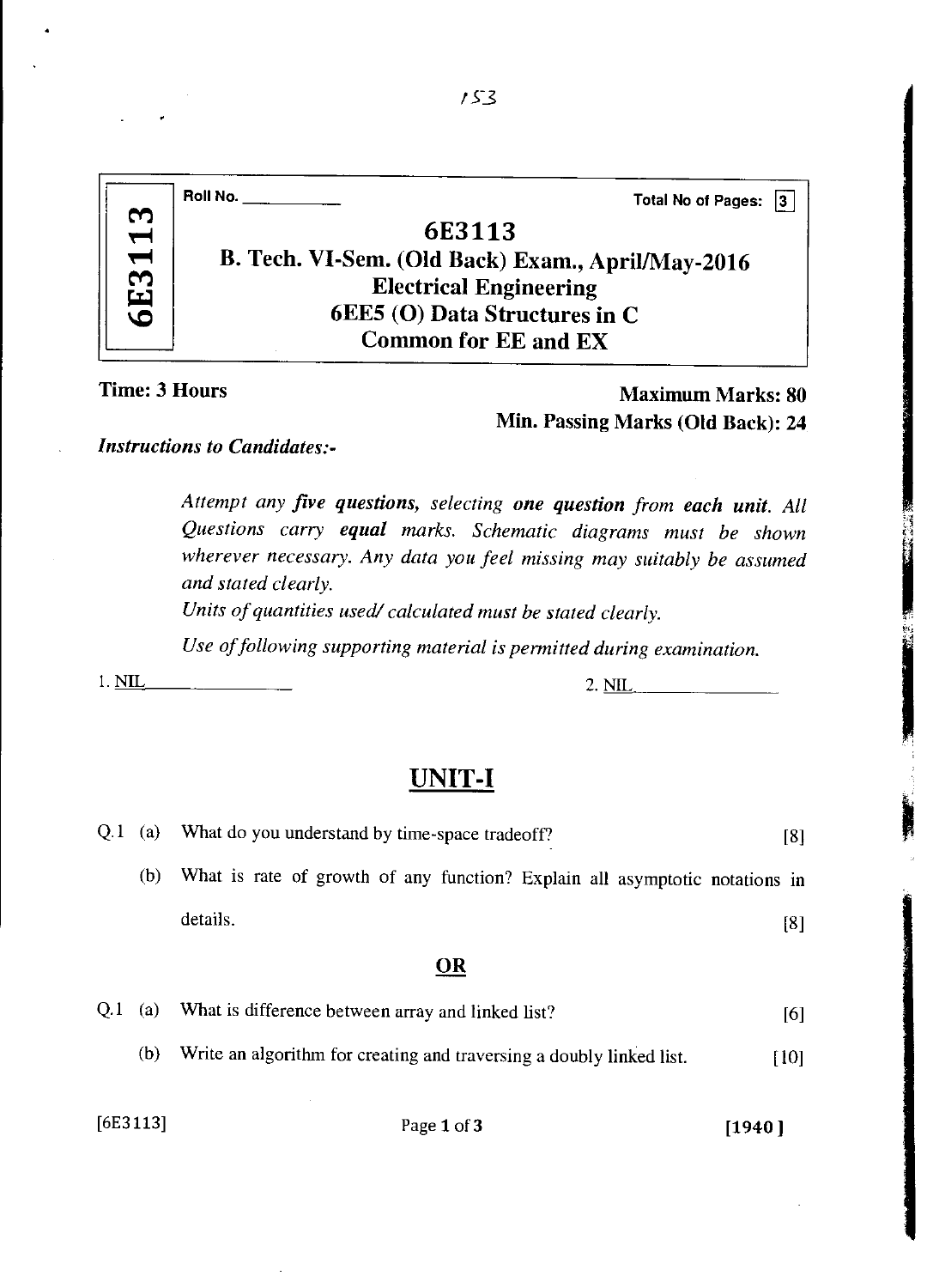# **UNIT-II**

 $\hat{\mathbf{v}}$ 

 $\cdot$ 

| $Q.2$ (a) |     | Explain row and column major mapping.                                         | [6]   |
|-----------|-----|-------------------------------------------------------------------------------|-------|
| (D)       |     | There is a matrix A with 50 rows and 40 columns and the base address is 2000. |       |
|           |     | Size of data type is 2 byte. Calculate the address of:                        |       |
|           | (i) | A [20] [30] in row major mapping                                              | [2.5] |
|           |     | $(ii)$ A [17] [37] in row major mapping                                       | [2.5] |
|           |     | $(iii)$ A [49] [39] in column major mapping                                   | [2.5] |
|           |     | (iii) A [18] [7] in column major mapping                                      | [2.5] |
|           |     | $\Omega$                                                                      |       |

|  | $Q.2$ (a) What do you understand by sparse matrix representation? How elements are |      |  |
|--|------------------------------------------------------------------------------------|------|--|
|  | stored in sparse matrix?                                                           | [10] |  |
|  |                                                                                    |      |  |

(h) Write steps to add two sparse matrixes.  $[6]$ 

# **UNIT-III**

| Q.3 (a) Define stock? Explain its basic operation and implement stack using linked |  |  |  |  |     |
|------------------------------------------------------------------------------------|--|--|--|--|-----|
| -list.                                                                             |  |  |  |  | [8] |

- (b) Transform each of the following inlix expression into post fix expression:
	- (i)  $a * (b+c) d/e$  [4]

(ii) 
$$
A + (B*C - (D/E^{-\wedge}F) * G) * H
$$
 [4]

### **OR**

| - 1 b F = | What are dequeue and priority queues <sup>3</sup> What are their uses?                   | [6]  |
|-----------|------------------------------------------------------------------------------------------|------|
|           | for TOH problem.                                                                         | [10] |
|           | $Q.3$ (a) Write short note on Tower of Hanoi problem and also write a recursive solution |      |